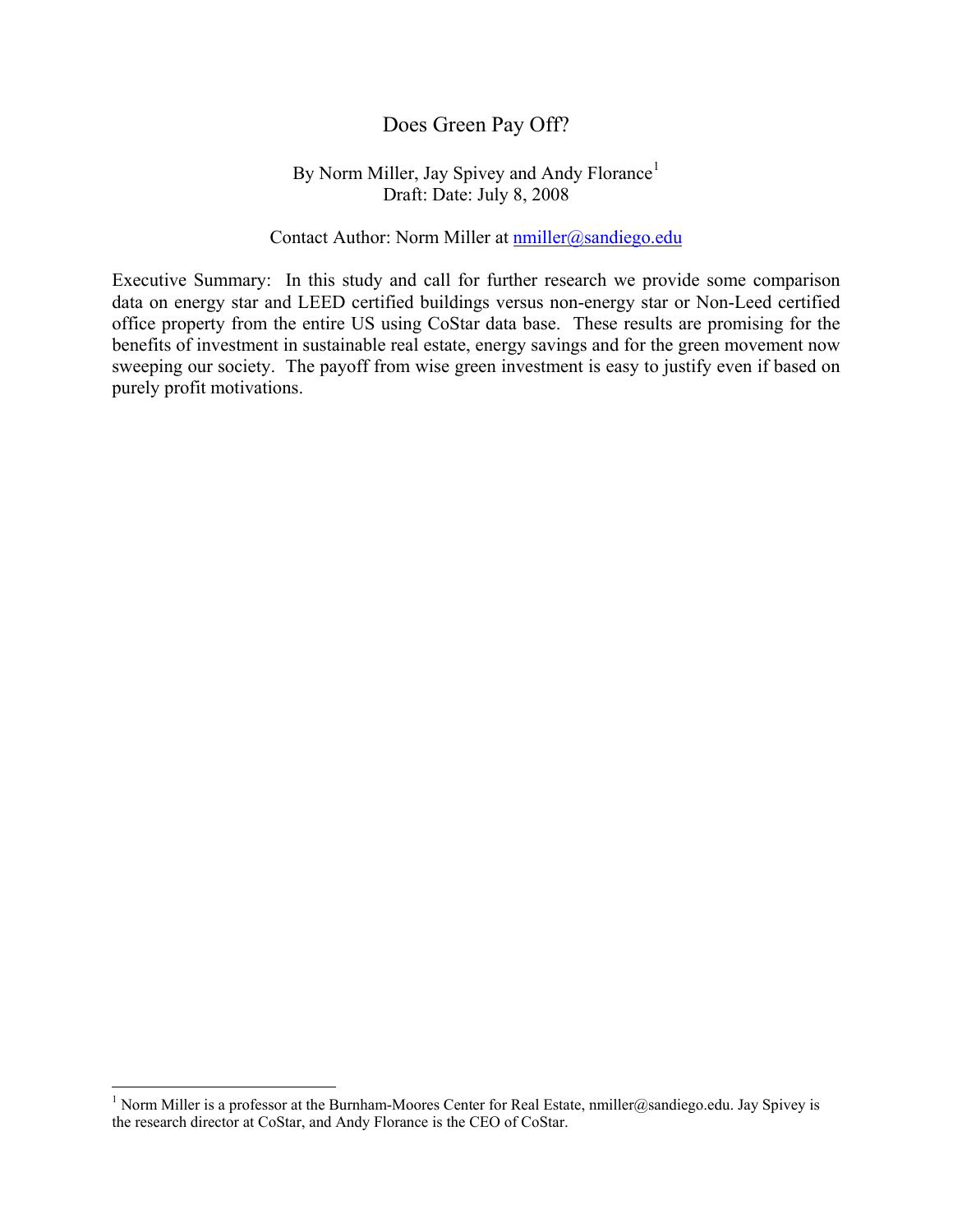## Does Green Pay Off?

#### By Norm Miller, Jay Spivey and Andy Florance

Here we reveal one of the first systematic studies that addresses questions on the benefits of investments in energy savings and environmental design. A parallel effort undertaken by Fuerst and McAllister (2008) finds similar results to those presented here and using the same data source, while Eicholtz, Kok, and Quigley (2008) find slightly more modest yet positive results. We compare all USA based Energy Star office buildings as one measure of "green" building and also LEED certified office buildings as another measure of "green" with a large sample of non-Energy Star and non-LEED rated buildings. Essentially, Energy Star buildings are those within the 25% most efficient buildings for energy conservation. LEED certified buildings are based on the standards provided by the US Green Building Council, USGBC. We do not have sufficient data history to break down LEED certification into various levels (certified, silver, gold, platinum) or even to provide extensive descriptive statistics, but we do have sufficient data to try and provide a preliminary indication as to the value added by the general LEED rating. We also note that other ratings exist both in the US and Globally and that we need better measures of building efficiency, productivity and operation adaptability, but we leave such discussions to future research. $2$ 

To date, most studies on the benefits of green investment are case studies. See for example, Kohlhepp (2007), RICS (2005) and Scheer and Woods (2007). From such case studies we form strong opinions about the costs and benefits of green investment, yet a single case is seldom the prototypical mean and there exists much local variation that adds to or reduces the marginal costs of going green. Here we go way beyond case studies starting with a data base of over 2.4 million properties and pairing it down to a comparable set for the office market.

With respect to the all important question of added costs, most available surveys on the costs are from the USGBC and as such some developers are skeptical of potential downward bias. Developers point out the direct cost of certification and the high indirect costs of dealing with inflexible, uninformed and uncooperative local building code regulators or the lack of local experts and resources. Clearly the costs of going green vary by local market, the number of vendors and experience in the local market, developer/owner experience and project or portfolio scale.<sup>[3](#page-1-1)</sup> The indirect costs of green efforts, manifested in frustration and brain damage, are more difficult to estimate, yet such costs are clearly coming down and we have every reason to believe that they will continue to decline. Here we will lay out what we know from available resources and data.

 $\overline{a}$ 

<span id="page-1-0"></span><sup>&</sup>lt;sup>2</sup> See *The Costs and Benefits of High Performance Buildings: Lessons Learned*, published by Earth Day New York, 2007 which includes a compilation of excellent articles on performance measures. See also *"User Effective*  **Buildings**" By Aardex Corporation, 2004.

<span id="page-1-1"></span><sup>&</sup>lt;sup>3</sup> Costs to upgrade existing buildings to various LEED certification levels allow for great economies of scale when a large number of similar buildings are being retrofitted. This is the low hanging fruit that astute investors have already been exploiting with extremely high payoffs.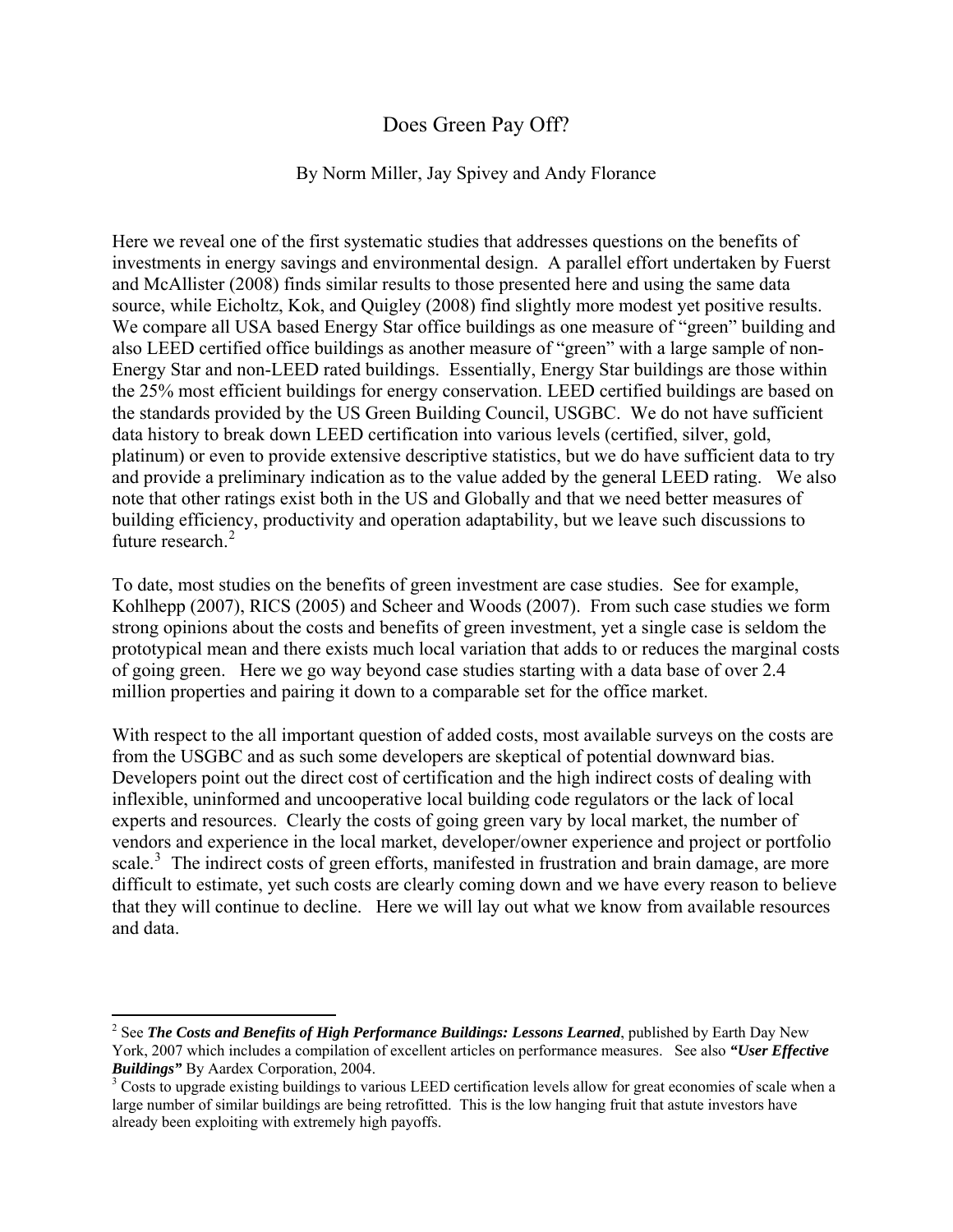We also note up front that many of the benefits of green and high performance buildings may not yet show up in higher base rents in some local markets.<sup>[4](#page-2-0)</sup> The reason is simple. Most of the benefits accrue to tenants and tenants require proof before they are willing to share in the cost of investments that theoretically will help them be more productive or save money. Only in very recent years have tenants started to fully appreciate the benefits of cleaner air, more natural lighting and easier to modify spaces. A survey of 500 corporations completed by Grant Thornton in the summer of 2007 indicated that 75% of executives responded that their companies would be spending more on environmental programs in the future. 68% of those surveyed expected environmental responsibility reporting to become mandatory within three to five years.<sup>[5](#page-2-1)</sup>

Supporting investments in environmentally responsible facilities, a study by Greg Kats of Capital E Analytics in early 2007 provided the following summary of benefits from going green, as shown in Exhibit A-1 of Appendix 2. Productivity benefits are estimated to be as much as 10 times the energy savings from green efforts. These benefits come in the form of lower absenteeism, fewer headaches at work, greater retail sales and easier re-configuration of space resulting in less downtime and lower costs. His cost estimates based on a sample of 33 office and school buildings suggested only .6% greater costs for LEED certification, 1.9% for silver, 2.2% for gold, and 6.8% for platinum certification. These estimates are obviously direct costs but they are quite close to those provided by the USGBC. Earlier a book published by the Aardex Corporation suggested that effective buildings could increase tenant productivity by at least 30%. (See Aardex 2004) Aardex considered lighting, air quality, layout, and much more in their building systems with many criteria that are not part of the LEED scoring system. We need more studies on productivity to be sure that such claims of higher productivity are not just short term or the placebo effect of new environments.

If tenants are not willing to pay higher base rents for greener buildings, is it still worth going green?<sup>[6](#page-2-2)</sup> The answer is likely positive if:

- (1) You accept claims of faster absorption and or
- (2) If you expect to hold the building for several years and you believe our value impact results that derive from not only rents, but lower operating expenses and lower cap rates.

Here we focus only on the direct real estate benefits and we do this with a sample including most of the for-rent office data available for the entire USA.

## **Data**

CoStar is the leading collector of property data. A few years ago, CoStar started to note whether buildings were Energy Star-rated or LEED-certified. As of early 2008, there were over 1200

<span id="page-2-0"></span> $\overline{a}$ <sup>4</sup> Faster absorption is almost always mentioned by developers who have invested in LEED or Energy Star buildings even if they do not observe higher rents. We have no data to support the absorption claim at this time but have no reason to question it's validity.

<span id="page-2-1"></span><sup>&</sup>lt;sup>5</sup> See "Top Executives are Embracing Corporate Responsibility" by Anne Moore Odell from SocialFunds.com as reported in GreenBiz.com. See [http://www.greenbiz.com/news/reviews\\_third.cfm?NewsID=35955](http://www.greenbiz.com/news/reviews_third.cfm?NewsID=35955) Summer, 2007.

<span id="page-2-2"></span><sup>&</sup>lt;sup>6</sup> While anecdotal in nature, when several tenants including Cisco, PNC, IBM, Toyota, PepsiCo where asked if they would pay more rent for a green building they all said "No" but they all added that they would pay less for a building that was not green, so part of the problem is one of framing and perspective.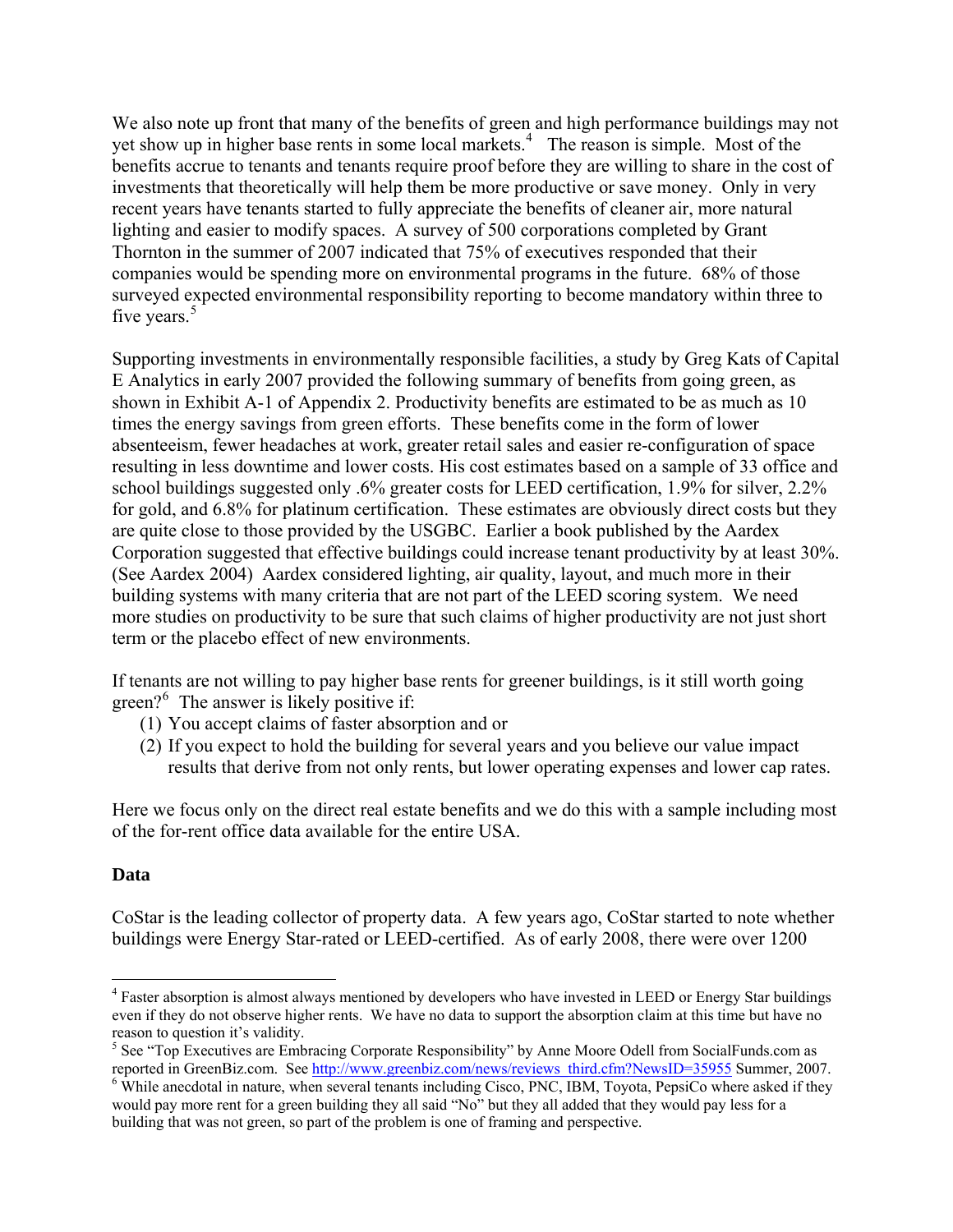Energy Star-rated buildings in the database and more than 900 office buildings, over 220 retail, 25 industrial, 53 hospitality and 12 others. 580 buildings in the data based were LEED certified but the sample available for comparing occupancy, rents and values was much smaller than for energy star buildings. The Energy Star-rated buildings included 322 million square feet. The typical Energy Star office building is Class A with 353,000 square feet, 15 floors, built in 1985, multi-tenanted, and 91.7% leased. The following filters were used to develop the comparison sample studied here:

- $\checkmark$  Only Class A office buildings
- $\checkmark$  200,000 square feet or more
- $\checkmark$  5 stories or more
- $\checkmark$  Built since 1970
- $\checkmark$  Multi-tenanted

72% of the Energy Star buildings met all these criteria which resulted in a sample of 643 buildings. The non-Energy Star buildings meeting these criteria numbered over 2000 with nearly a billion square feet.

## **General Descriptive Results**

Data comparison results are provided in seven Exhibits that follow below.



# **Exhibit 1: Occupancy Rates By Qtr Through 2008**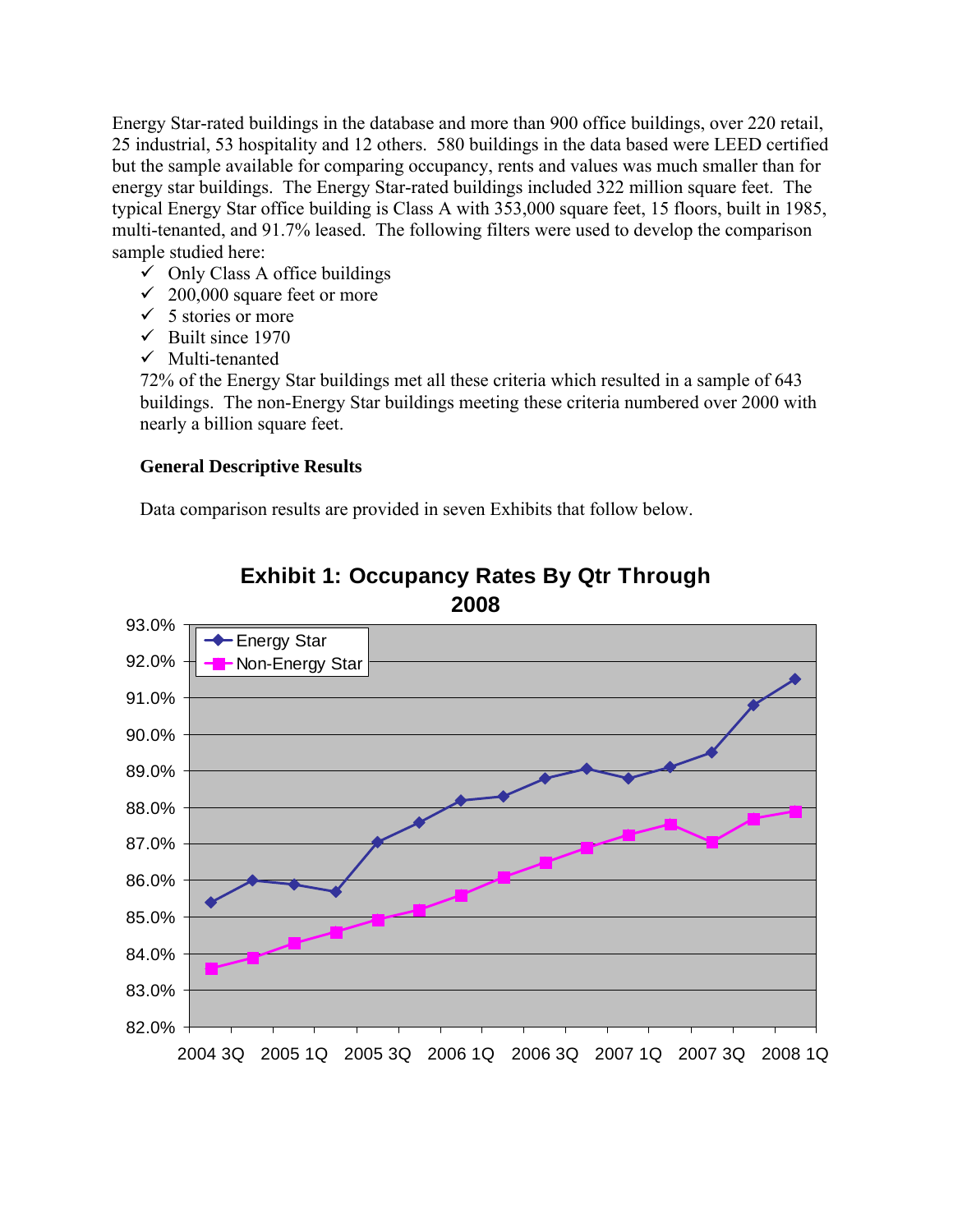



**Exhibit 3: Sales Prices Per Sq Ft**

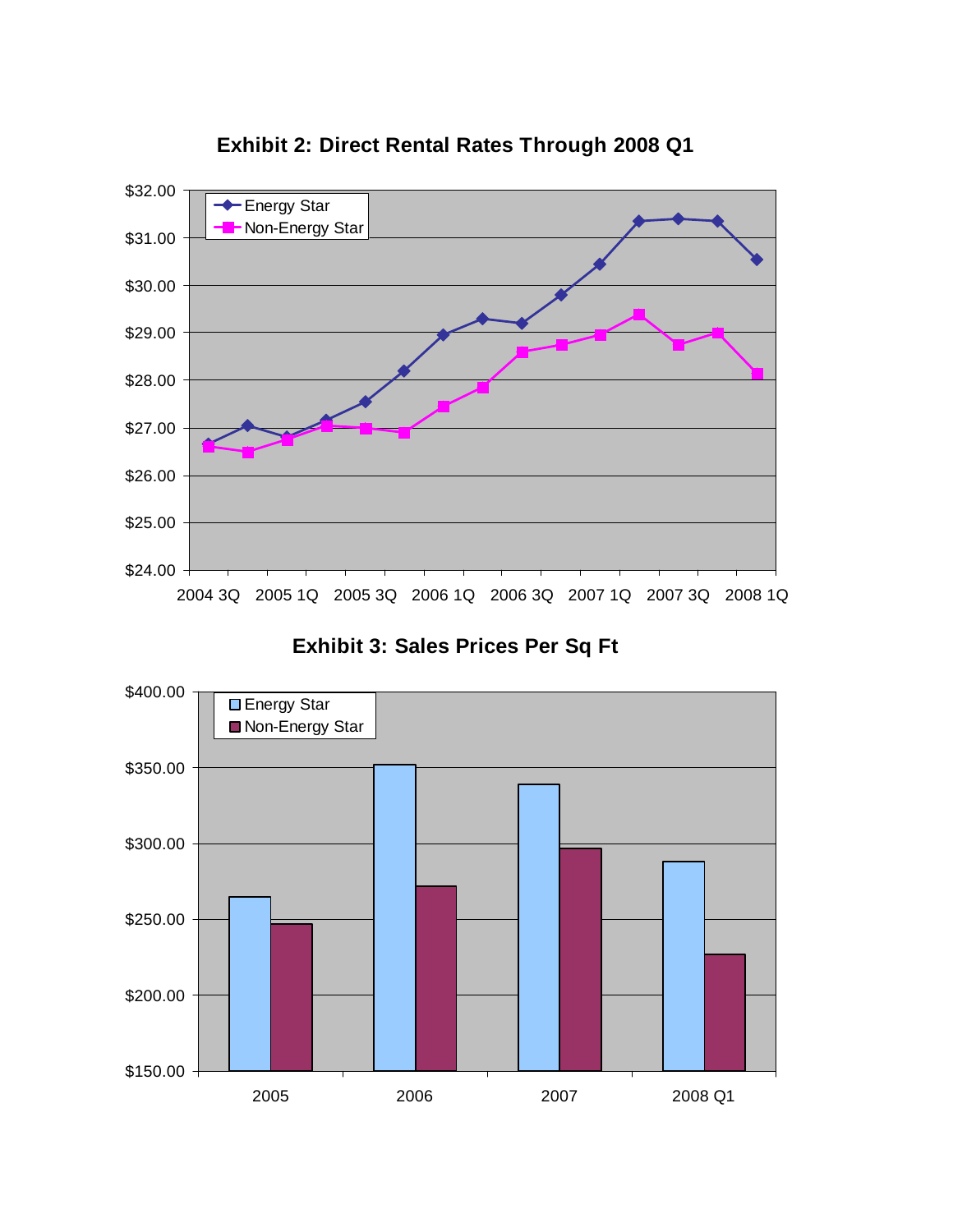

## **Exhibit 5: Occupancy Rates Through 2008 Q1**

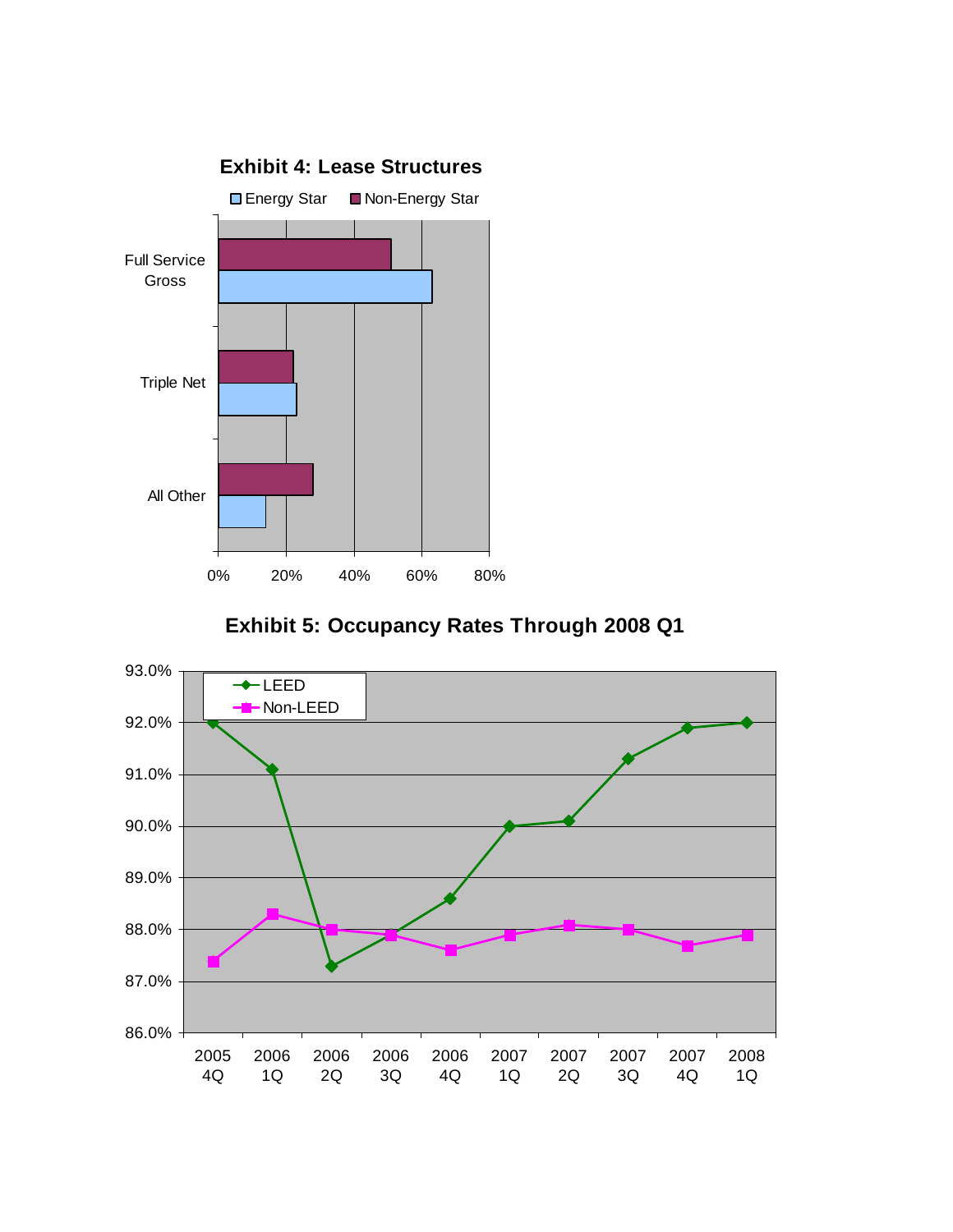

**Exhibit 6: Direct Rental Rates Through 2008 Q1**

**Exhibit 7: LEED versus Non-LEED Sales Prices Per Sq Ft** 

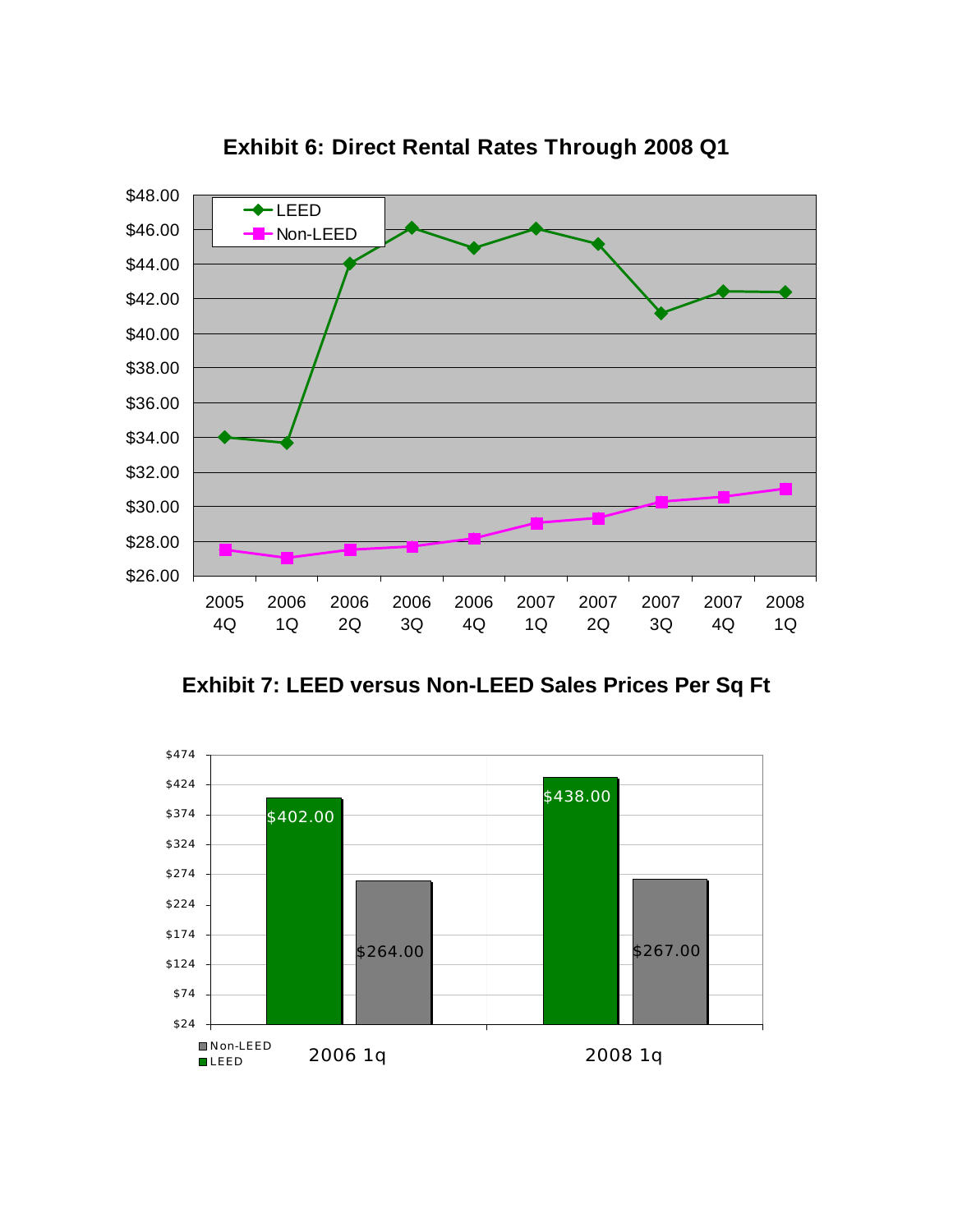We did not have data on absorption rates but casual surveys suggest much faster absorption rates for LEED certified buildings. Operating expenses based on energy costs also varied with Energy Star-rated buildings running \$1.27 per square foot per year for energy in 2006 compared to non-Energy Star-rated buildings running \$1.81 per square foot. These 50 cent of so differences continue to be reported in 2007.

The sample of properties where cap rates were known is modest but we observe a differential in terms of lower cap rates by about 55 basis points suggesting higher values by just under 10%. Together, the higher occupancy rates, higher rents and lower operating expenses logically translate to higher values but not necessarily by the differential shown in descriptive Exhibit's 3 and 7. One might suggest that the LEED and Energy Star rated buildings are newer or more recently retrofitted and thus the general statistical results above would not hold for a more controlled comparison. Below we provide a more controlled comparison using standard regression analysis.

#### **Price Impact with Age, Location and Time of Sale Controlled**

To try and understand if the differentials observed above are valid or spurious and correlated with newer buildings in more expensive cities, we ran several hedonic models. With sales price per square foot as the dependent variable the following model was tested:

Sales Price/Sq Ft =  $\alpha$ +  $\beta_1(Age)$  + $\beta_2(ES)$ + $\beta_3(LEED)$ + $\beta_4(Size)$ + $\beta_5(CBD)$ + $\beta_6(Yr$  dummy) +  $β_7$  (City Dummy) + ε

Where  $\alpha$  is the constant,  $\beta$  is the regression coefficient for each variable and  $\epsilon$  is the error or residual term. We experimented with several forms of this model to examine the effects with only Energy Star or only LEED certification in the model, as well as with several different location controls. Our general results are as follows:

|                      |      |                   |                                | T-Stat      |
|----------------------|------|-------------------|--------------------------------|-------------|
| $R SO =$             | .478 | $Intercept =$     | 201.39                         | $11.03***$  |
| Adj R SQ = $.468$    |      | $Age =$           | $-4.66$                        | $-11.88***$ |
| Std Error = $105.42$ |      | $ES =$            | 13.99                          | $1.68*$     |
| Observations = $927$ |      | $LEED =$          | 24.14                          | 1.79*       |
|                      |      | $Size =$          | $\theta$                       | .835        |
|                      |      | $CBD =$           | 64.05                          | $8.52***$   |
|                      |      | $2003 =$          | $-6.92$                        | $18.59***$  |
|                      |      | $2004 =$          | 20.97                          | $17.87***$  |
|                      |      | $2005 =$          | 51.73                          | $17.52***$  |
|                      |      | $2006 =$          | 75.82                          | $17.10***$  |
|                      |      | $2007 =$          | 103.04                         | $17.98***$  |
|                      |      | $\text{Boston} =$ | 161.26                         | $18.17***$  |
|                      |      | $LA =$            | 95.17                          | $13.31***$  |
|                      |      | $NYC =$           | 259.14                         | $21.70***$  |
|                      |      | Wash $DC =$       | 160.39                         | $11.22***$  |
|                      |      | San Fran $=$      | 121.51                         | $19.19***$  |
|                      |      |                   | * Significant at the 85% level |             |

\*\*\* Significant at the 95% level or above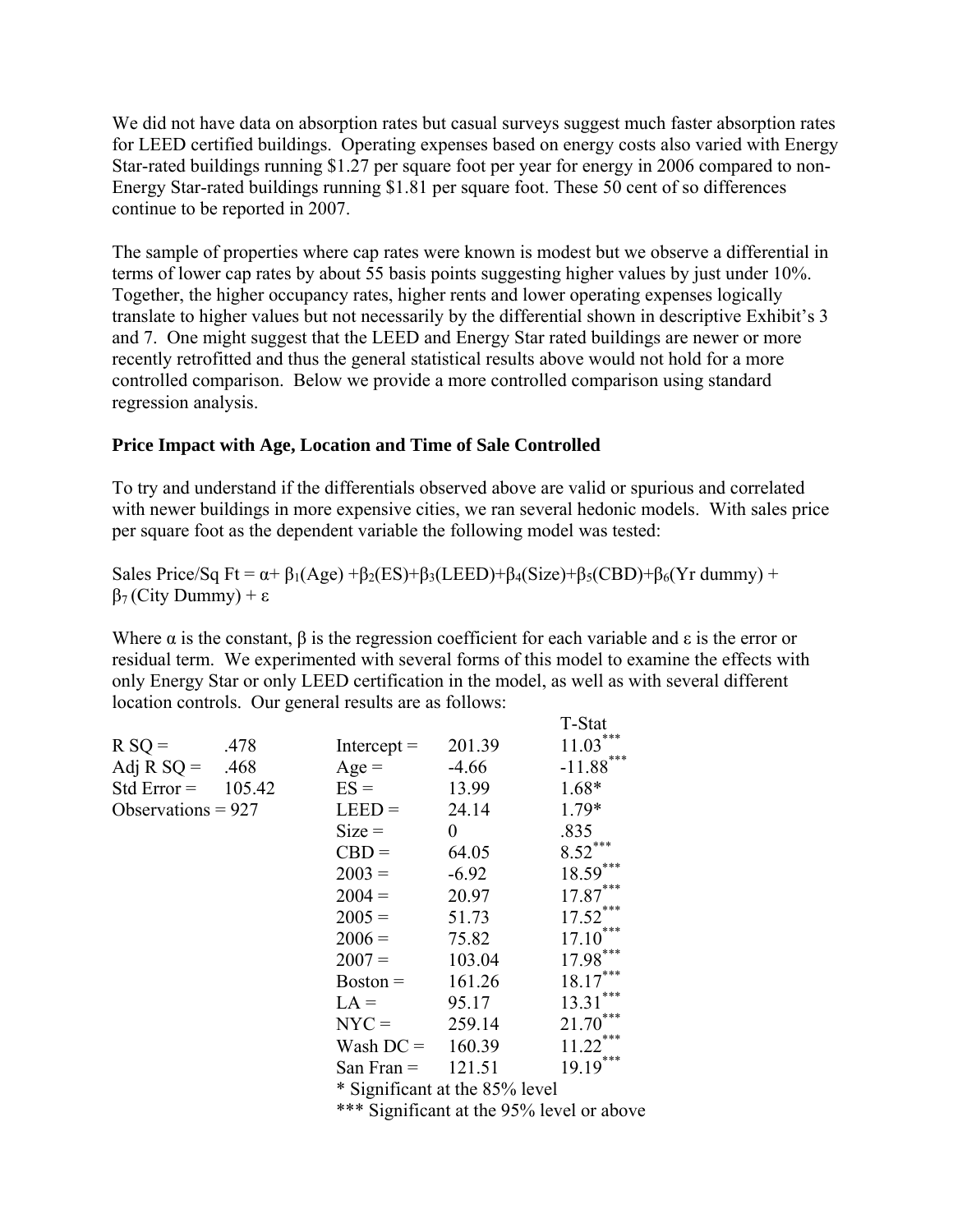The mean price per square foot is \$242.75 therefore the average LEED impact on sales price per square foot is a positive 9.94% or roughly 10%. The Energy Star impact on selling price is 5.76% on the positive side. Interestingly and very surprising, the correlation between LEED and Energy Star in this data base is -.064 so we are fairly sure that these effects do not contain any multicollinearity. When the variables were tested independently the coefficients barely moved. Thus, it appears in this data set and based on 2003-2007 data the benefits from LEED certification and Energy Star investment are cumulative, despite the fact that there should be a correlation between the two variables.

## **What Does it Cost to Go Green?**

We do not have a large sample of cost data on achieving Energy Star ratings nor do we have neutrally supplied data on LEED certification, say from contractor samples, but we do have data as supplied by the USGBC (Exhibits 8 and 9) and anecdotal surveys. According to surveys of those meeting the minimum LEED certification, the average costs are reported to be about 3% extra vs. the zero figure provided by the USGBC.<sup>[7](#page-8-0)</sup> With silver at 2.5% extra, plus the 3% as reported by developer surveys, we are still only at 5.5%. The reason for a developer premium is that there are still certification costs to go green. This includes fees to the USGBC and third parties who certify the building at various levels as well as the time necessary to await certification. Many local building codes are not flexible nor in tune with LEED standards so this education process adds to the costs. In some cities like Portland, Oregon, we observe the adoption of integrated building codes. In Portland this is called PDX LEED which puts the city on board with sustainable objectives and makes the process easier.<sup>[8](#page-8-1)</sup>

## **Local, Regional, State and Federal Mandates and Incentives Affecting Costs to Go Green**

One factor affecting the cost to go green are the mandates and incentives provided by local governments, utilities and other non-profits, trusts and foundations. If a city such as San Francisco requires Gold Certification as of 2012 on office projects larger than 50,000 square feet the marginal costs of achieving LEED certification up through the Gold level becomes zero since there will be no alternative. This is the case for many cities with regulations slated to become effective over the next several years.<sup>[9](#page-8-2)</sup>

Over time as more cities will be adopting mandates to require LEED certification. Some will provide incentives such as Cincinnati which provides a property tax rebate on LEED certified buildings for up to \$500,000 over 15 years for new buildings and 10 years for existing

 $\overline{a}$ 

<span id="page-8-0"></span> $<sup>7</sup>$  These are surveys by the authors with a modest sample of only 26 respondents, so we do not suggest these are</sup> definitive.

<span id="page-8-1"></span><sup>&</sup>lt;sup>8</sup> See [www.portlandonline.com/osd/index.cfm?c=4167&a=114662](http://www.portlandonline.com/osd/index.cfm?c=4167&a=114662)

<span id="page-8-2"></span><sup>&</sup>lt;sup>9</sup> See [www.dsire.org](http://www.dsire.org/) which lists incentives and many regulations by geographic area or state legislature sites like <http://www.leginfo.ca.gov/index.html> or AIA at [http://www.aia.org/susn\\_rc\\_default](http://www.aia.org/susn_rc_default)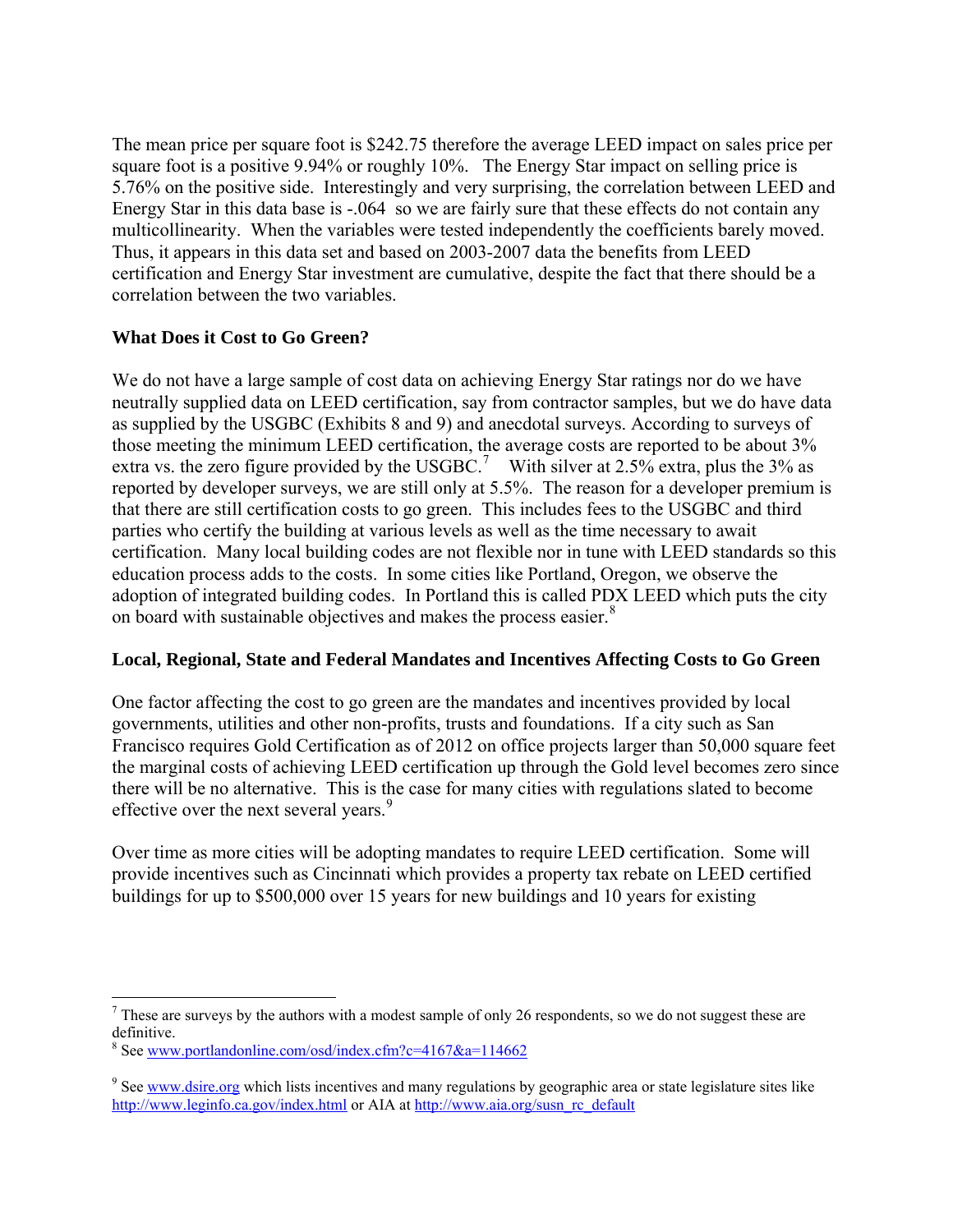buildings.<sup>[10](#page-9-0)</sup> Others will provide mandates whereby there is no choice but to become LEED certified.

Increasing mandates creates concerns among developers and owners about dependency on third party inspectors and reviewers from the USGBC. Never before in the history of the real estate industry have so many local governments been so dependent on a third party for certification of a building requirement with the exception of third party appraisers who many render opinions on value that government boards and review committees accept, reject, or revise. Here we are observing total dependency on third party certification and while USGBC seems up to the task it is unprecedented authority to delegate to a third party.

According to a survey by the American Institute of Architects, AIA, the incentives that are most effective at stimulating green building include: $11$ 

- $\checkmark$  Tax incentives, credits or rebates
- $\checkmark$  Density bonuses
- $\checkmark$  Faster building permits



**Exhibit 8: Extra Costs to Become LEED Certified as of 2007 Excluding Certification Fees** 

<span id="page-9-0"></span><sup>10</sup> See Jerry Yudelson, "Green Building Incentives That Work: A Closer Look at How Local Governments Are Incentivizing Green Development", for NAIOP Research Foundation, Nov. 2007.

<span id="page-9-1"></span><sup>11</sup> Survey by AIA and the Developers Roundtable at the end of 2007. Source: [www.Metrogreenbusiness.com/news](http://www.metrogreenbusiness.com/news)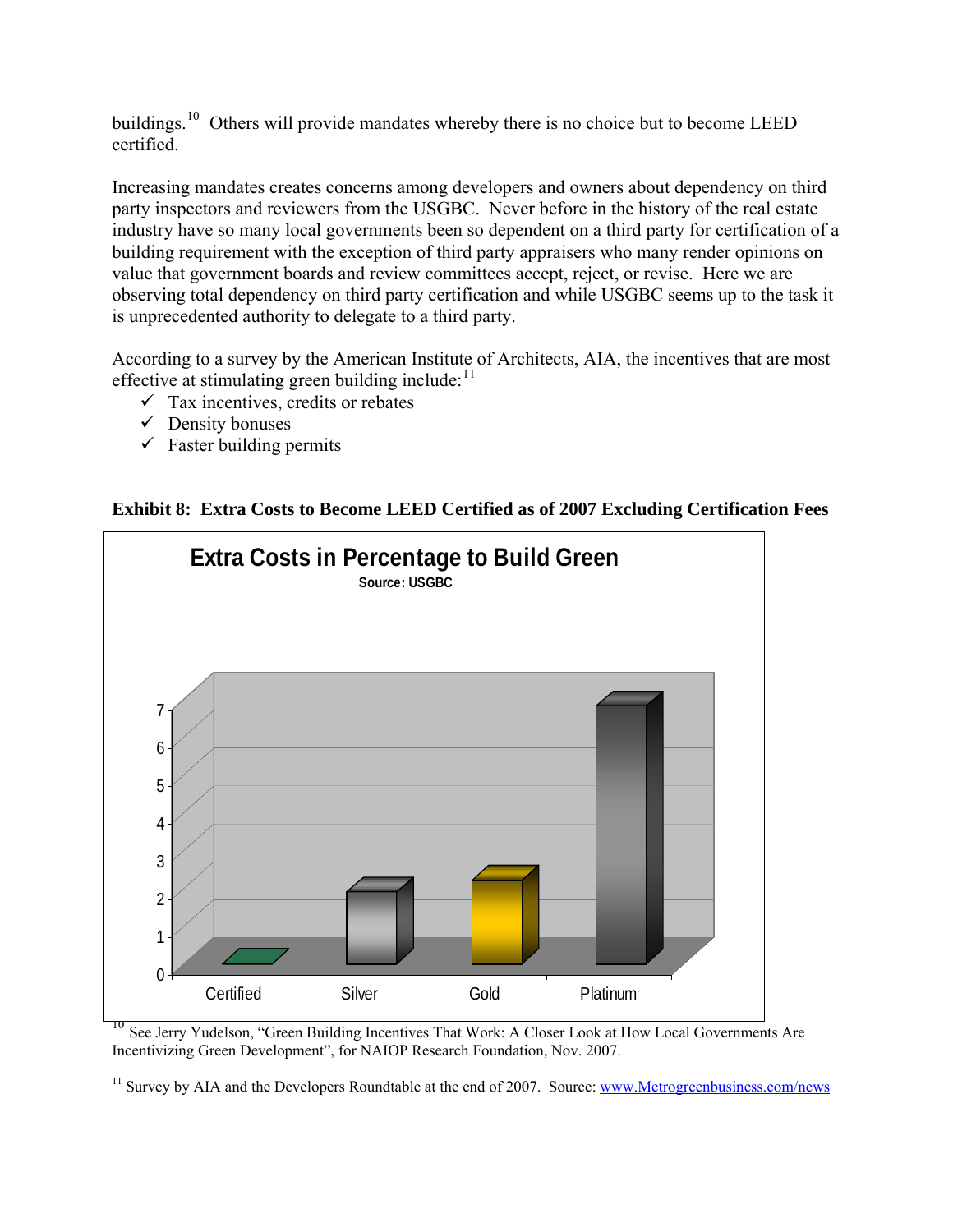| <b>Market</b>        | <b>Platinum</b> | Gold    | <b>Silver</b> |
|----------------------|-----------------|---------|---------------|
| <b>UCSB</b> Ave.     | $7.8\%$         | $2.7\%$ | $1.0\%$       |
| <b>San Francisco</b> | $7.8\%$         | $2.7\%$ | 1.0 %         |
| <b>Merced</b>        | 10.3 %          | 5.3 $%$ | $3.7\%$       |
| <b>Denver</b>        | $7.6\%$         | 2.8%    | $1.2\%$       |
| <b>Boston</b>        | 8.8%            | 4.2 %   | $2.6\%$       |
| <b>Houston</b>       | $9.1\%$         | $6.3\%$ | $1.7\%$       |

Exhibit 9: Extra Costs to Go Green Vary By Region

Only minor efforts are required to hit LEED certification at the minimum level once the developer or owner become familiar with the process. In fact using the system in place in 2007 and 2008 many points are achievable with very modest cost.

#### **Green Point Strategies**

Talk to several developers successful at securing LEED certification and they will tell you that with a little planning it is neither that hard nor costly to hit the minimum point total for certification, which is 26 out of 69 possible points.<sup>[12](#page-10-0)</sup> Many points are easy such as designating minimal parking for low emission vehicles and facilitating bike racks. Others, such as teaching construction workers to toss waste into three different bins, are harder but feasible. Within the following categories, we see that some points are relatively low cost or costless with a little planning and education:

|                                      | <b>Points Possible</b> | <b>Easy Points</b> |
|--------------------------------------|------------------------|--------------------|
| <b>Sustainable Sites:</b>            | 14                     | $6 - 7$            |
| <b>Water Efficiency:</b>             |                        | $4 - 5$            |
| <b>Energy &amp; Atmosphere:</b>      |                        | $0 - 1$            |
| <b>Materials &amp; Resources:</b>    | 13                     | $6 - 8$            |
| <b>Indoor Environmental Quality:</b> | 15                     | $5 - 7$            |
| <b>Innovation and Design:</b>        |                        | $1 - 2$            |
| <b>Total:</b>                        |                        | $22 - 30$          |

From Trevor Jensen, USD Master of Science in Real Estate Student

Working Paper on LEED Strategies, 2008, Burnham-Moores Center for Real Estate.

The proposed 100 point system for 2009 is an improvement in that local differences are considered and innovation is treated as a bonus with these two adding up to 10 more bonus

<span id="page-10-0"></span> $\overline{a}$  $12$  We note that the new system will likely be 100 points plus 10 points for regional factors and innovation.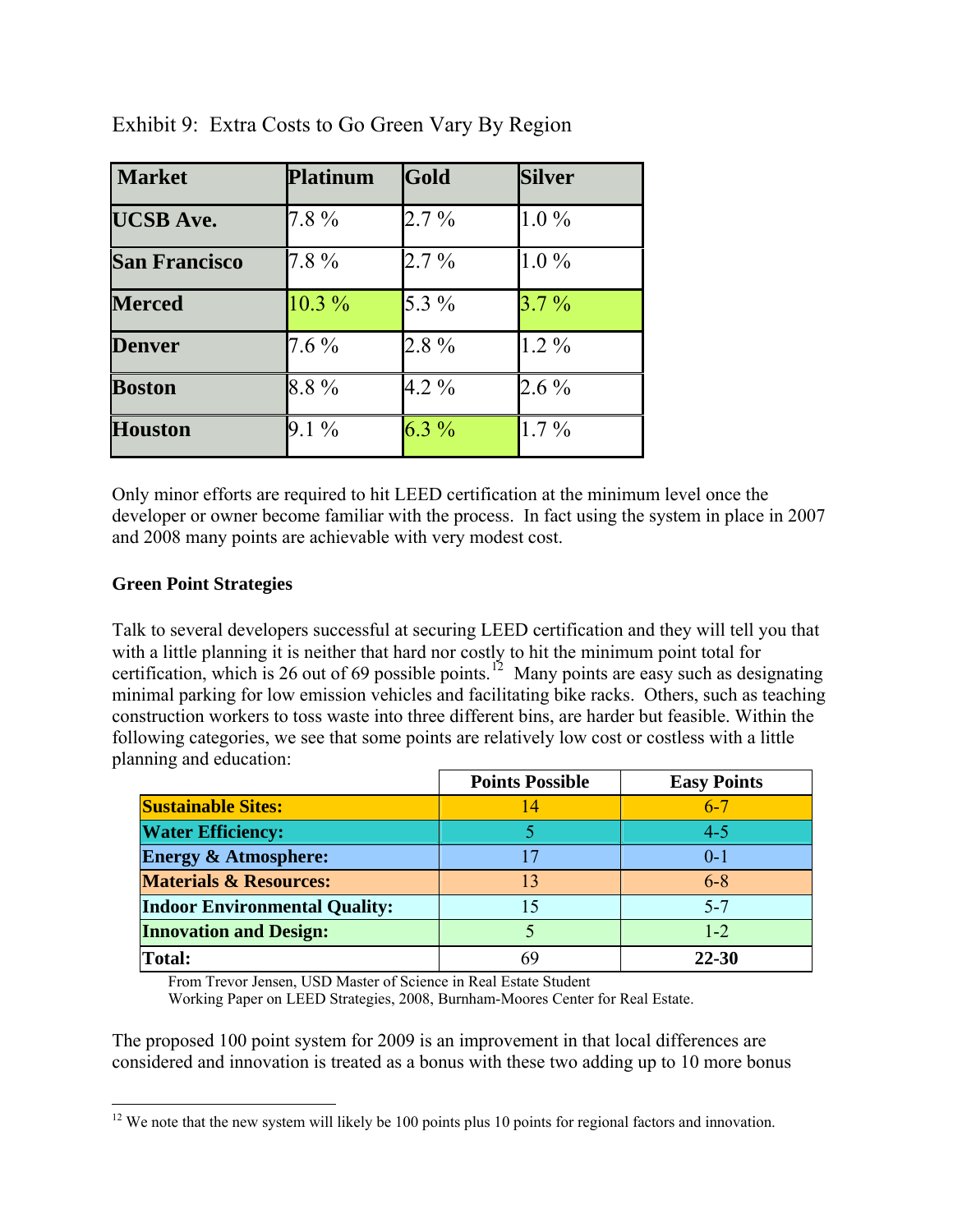points. Owners and developers will still be able to game the system in that some points are lower cost than others, but the minimum standards will continue to be raised and many local governments will impose LEED certification requirements on developers of new buildings.

#### **Where and who are the leaders in green development, ownership and occupancy?**

While it may look like LA is the leader among all cities in greening office property, the proportion of green buildings is still less than 1% of the existing stock. Cities like Seattle and Portland are coming on strong as green leaders and even Chicago hosts over 100 buildings with green roofs as of 2008. San Francisco is requiring all new 50,000 square feet and up office buildings to be Gold LEED certified starting in 2012 and many other cities are likely to follow suit.

|                | <b>Metro Area</b>    |     | # Bldgs Square Feet % of Total |       |
|----------------|----------------------|-----|--------------------------------|-------|
| 1              | Los Angeles          | 100 | 26, 167, 038                   | 13.3% |
| $\overline{2}$ | Houston              | 46  | 21, 101, 378                   | 10.8% |
| 3              | Washington DC        | 61  | 19,796,646                     | 10.1% |
| 4              | <b>New York City</b> | 11  | 12,328,784                     | 6.3%  |
| 5              | San Francisco        | 30  | 11,862,367                     | 6.0%  |
| 6              | Minneapolis/St Paul  | 20  | 11,381,738                     | 5.8%  |
| 7              | Denver               | 34  | 10,285,745                     | 5.2%  |
| 8              | Seattle/Puget Sound  | 16  | 7,616,710                      | 3.9%  |
| 9              | Chicago              | 13  | 6,326,489                      | 3.2%  |
| 10             | Dallas/Ft Worth      | 20  | 6,058,892                      | 3.1%  |

#### **Exhibit 10: Leading Metro Areas for Green as of Second Quarter 2007**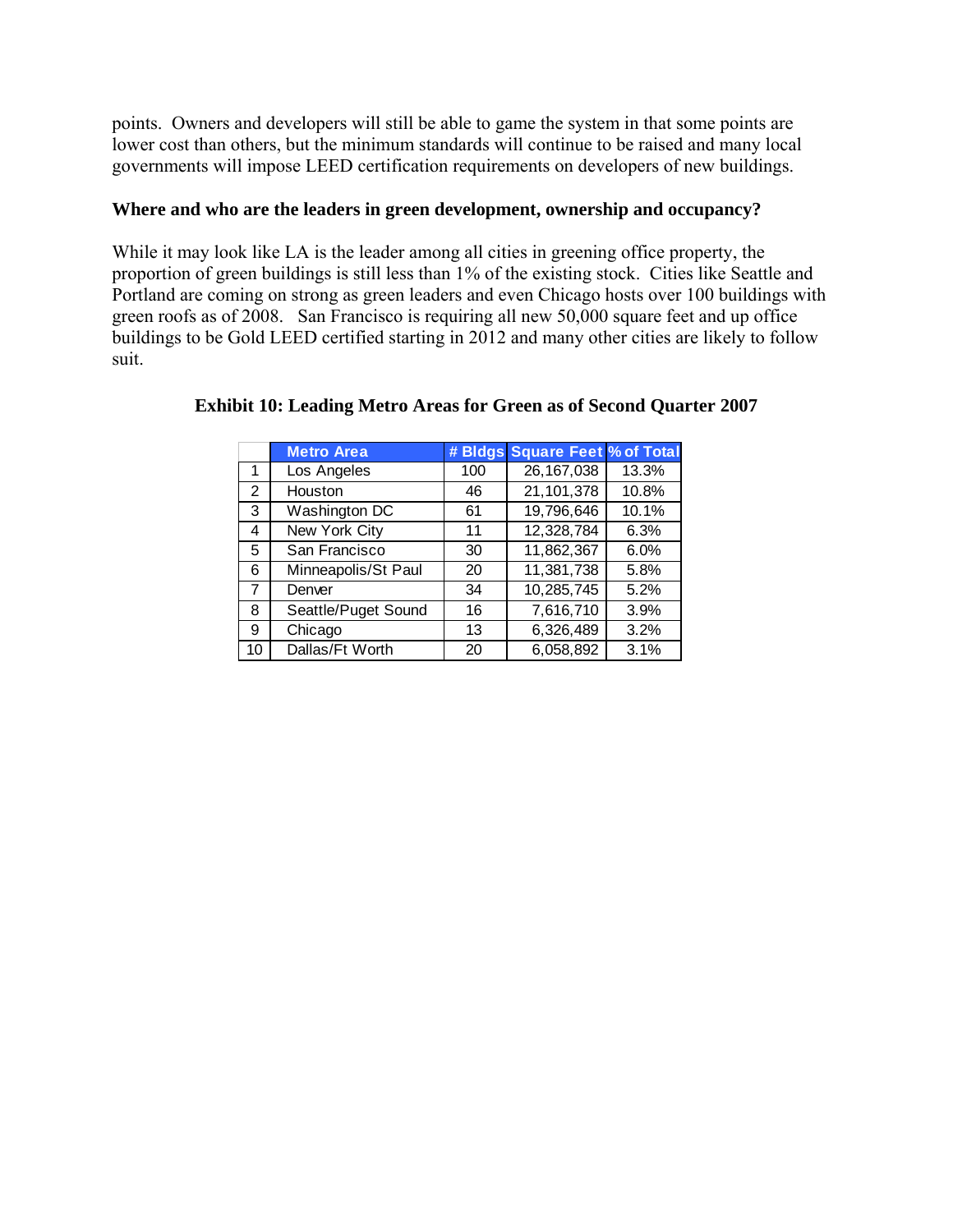|                | <b>State</b>    | # Bldgs | <b>Square Feet % of Total</b> |       |
|----------------|-----------------|---------|-------------------------------|-------|
| 1              | California      | 219     | 51,952,382                    | 26.5% |
| $\overline{2}$ | Texas           | 91      | 27,942,442                    | 14.2% |
| 3              | New York        | 13      | 12,580,084                    | 6.4%  |
| 4              | Minnesota       | 20      | 11,381,738                    | 5.8%  |
| 5.             | Colorado        | 39      | 11,244,380                    | 5.7%  |
| 6              | Virginia        | 27      | 8,468,423                     | 4.3%  |
| 7              | Wash. DC        | 24      | 7,803,610                     | 4.0%  |
| 8              | Washington      | 17      | 7,649,214                     | 3.9%  |
| 9              | Florida         | 28      | 7,209,186                     | 3.7%  |
| 10             | <b>Illinois</b> | 13      | 6,326,489                     | 3.2%  |

| <b>Exhibit 11: Leading States for Green as of Second Quarter 2007</b> |
|-----------------------------------------------------------------------|
|-----------------------------------------------------------------------|

**Exhibit 12: Leading Owners for Green Office Buildings as of Second Quarter 2007** 

|                | <b>Owner</b>                       |    | # Bldgs Square Feet % of Total |      |
|----------------|------------------------------------|----|--------------------------------|------|
| 1              | Hines                              | 22 | 12,878,213                     | 8.5% |
| 2              | <b>TIAA-CREF</b>                   | 17 | 5,719,217                      | 3.8% |
| 3              | Vornado/Charles E. Smith Comm. Rea | 12 | 4,207,716                      | 2.8% |
| 4              | Silverstein Properties Inc.        | 2  | 3,680,076                      | 2.4% |
| 5              | Beacon Capital Partners, Inc.      | 5  | 3,603,736                      | 2.4% |
| 6              | The Blackstone Group               | 8  | 3,566,612                      | 2.4% |
| $\overline{7}$ | <b>Manulife Financial</b>          | 7  | 3,509,420                      | 2.3% |
| 8              | The Durst Organization             | 4  | 3,278,267                      | 2.2% |
| 9              | <b>GE Capital</b>                  | 15 | 3,093,947                      | 2.0% |
| 10             | Maguire Properties                 | 4  | 3,046,648                      | 2.0% |

## **Exhibit 13: Leading Developers of Green Office Buildings as of Second Quarter 2007**

|    | <b>Developer</b>                          |                | # Bldgs Square Feet % of Total |       |
|----|-------------------------------------------|----------------|--------------------------------|-------|
|    | Hines                                     | 39             | 26,374,642                     | 17.7% |
| 2  | Vornado/ Charles E. Smith Commercial Real | 14             | 4,750,018                      | 3.2%  |
| 3  | The Durst Organization                    | 3              | 2,703,267                      | 1.8%  |
| 4  | Shorenstein Company, LLC                  | 3              | 2,444,010                      | 1.6%  |
| 5  | Opus Northwest Corporation LLC            | 4              | 2,346,632                      | 1.6%  |
| 6  | John Hancock Real Estate Finance Group    | 2              | 2,171,881                      | 1.5%  |
| 7  | The Durst Organization/Bank of America    |                | 2,118,441                      | 1.4%  |
| 8  | <b>Trammell Crow Company</b>              | 7              | 2,092,713                      | 1.4%  |
| 9  | <b>Texas Eastern Corporation</b>          | $\mathfrak{p}$ | 2,086,307                      | 1.4%  |
| 10 | <b>Maguire Properties</b>                 | 3              | 2,019,629                      | 1.4%  |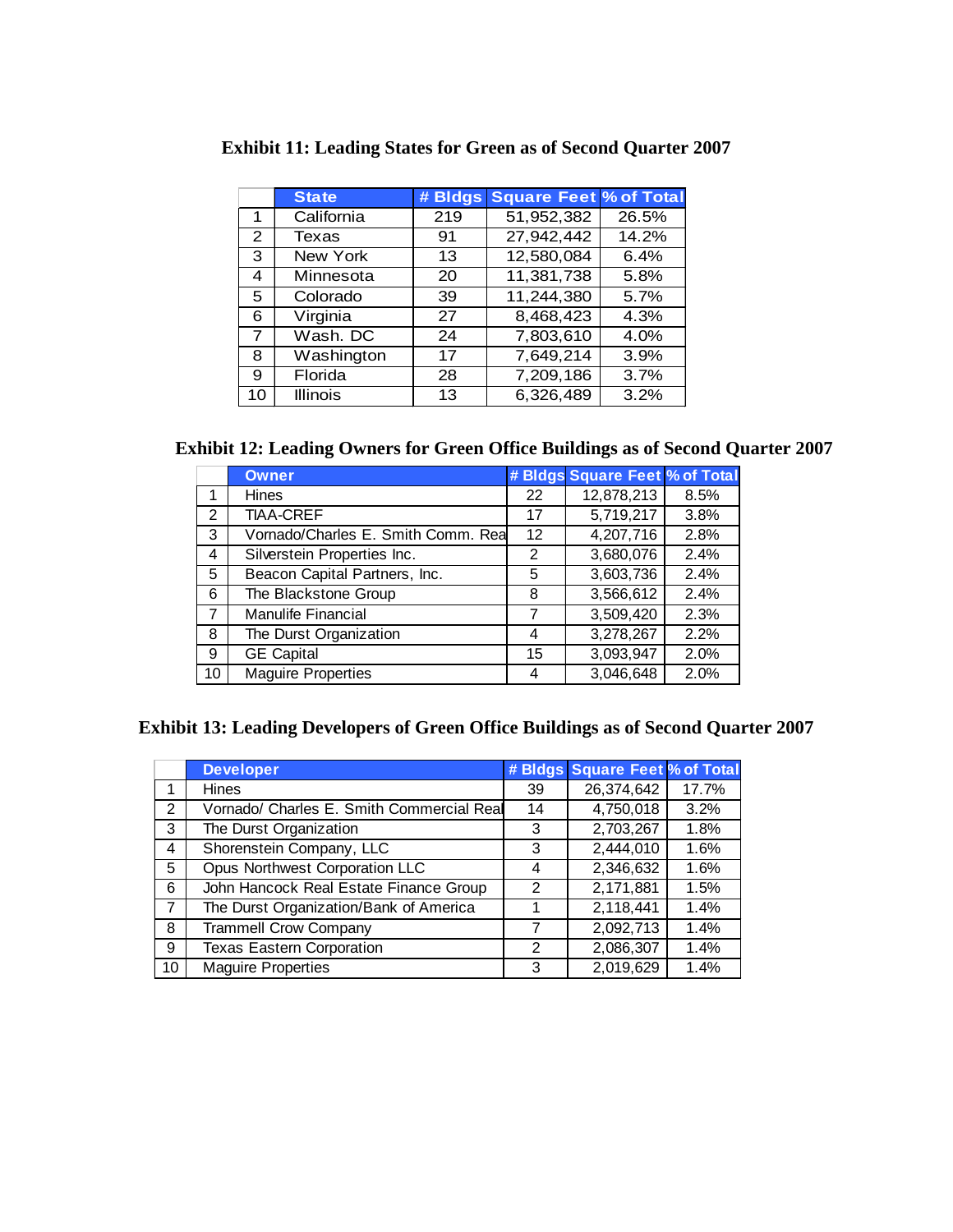|    | <b>Tenant Type</b>            |       | # Tenants Square Feet % of Total |        |
|----|-------------------------------|-------|----------------------------------|--------|
| 1  | <b>Financial Institutions</b> | 968   | 20,228,058                       | 18.0%  |
| 2  | Law Firms                     | 822   | 18,407,157                       | 16.4%  |
| 3  | Retailers/Wholesalers         | 694   | 12,275,254                       | 10.9%  |
| 4  | Manufacturing                 | 240   | 9,704,599                        | 8.6%   |
| 5  | <b>Personal Services</b>      | 588   | 7,969,667                        | 7.1%   |
| 6  | Insurance                     | 305   | 7,012,850                        | 6.2%   |
| 7  | Agri/Mining/Utilities         | 205   | 6,271,296                        | 5.6%   |
| 8  | <b>Business Services</b>      | 560   | 5,478,659                        | 4.9%   |
| 9  | Computers/Data Processing     | 245   | 5,218,630                        | 4.6%   |
| 10 | Government                    | 127   | 5,161,872                        | 4.6%   |
| 11 | Accountants                   | 196   | 4,003,835                        | 3.6%   |
| 12 | Engineers/Architects          | 148   | 3,876,718                        | 3.4%   |
| 13 | <b>Real Estate</b>            | 367   | 2,215,196                        | 2.0%   |
| 14 | Communications                | 98    | 1,603,219                        | 1.4%   |
| 15 | Medical                       | 178   | 1,516,067                        | 1.3%   |
| 16 | Transportation                | 70    | 1,465,971                        | 1.3%   |
|    | <b>Grand Total</b>            | 5,811 | 112,409,048                      | 100.0% |

**Exhibit 14: Leading Types of Tenants by Industry in Energy Star Office Buildings as of Second Quarter 2007**

## **Will Tenants Pay More?**

The GSA (Government Services Administration) has no choice but to embrace Energy Star and LEED certified buildings and has required as much. By 2010 all GSA procured space will be Energy Star rated. Many other public and private companies have proclaimed intensions to go green but have found it difficult to do so. Among these are PNC, Cisco, Toyota, IBM, DHL, PepsiCo and others. Below in Exhibit 15 we define a green building as either Energy Star rated or LEED certified at any level. All of the tenants listed below have had sustainable business mission statements since mid 2005, yet not all have been able to secure green space or have been willing to pay for it. The vicious cycle we sometimes hear is that developers claim they can not get rent premiums and tenants don't demand green space while tenants claim it does not exist or they would demand it. $^{13}$  $^{13}$  $^{13}$ 

When asked at a NAIOP 2008 Green Conference in Phoenix if they would pay more for a green building the tenants uniformly said, "No". But, when asked if they would pay the same for a non-green building all said they would pay less. This is antidotal but we see that how questions are framed will affect the research conclusions.

<span id="page-13-0"></span><sup>1</sup>  $13$  Nico Rottke, PhD. European Business School, San Diego Speech July  $1<sup>st</sup>$ , 2008.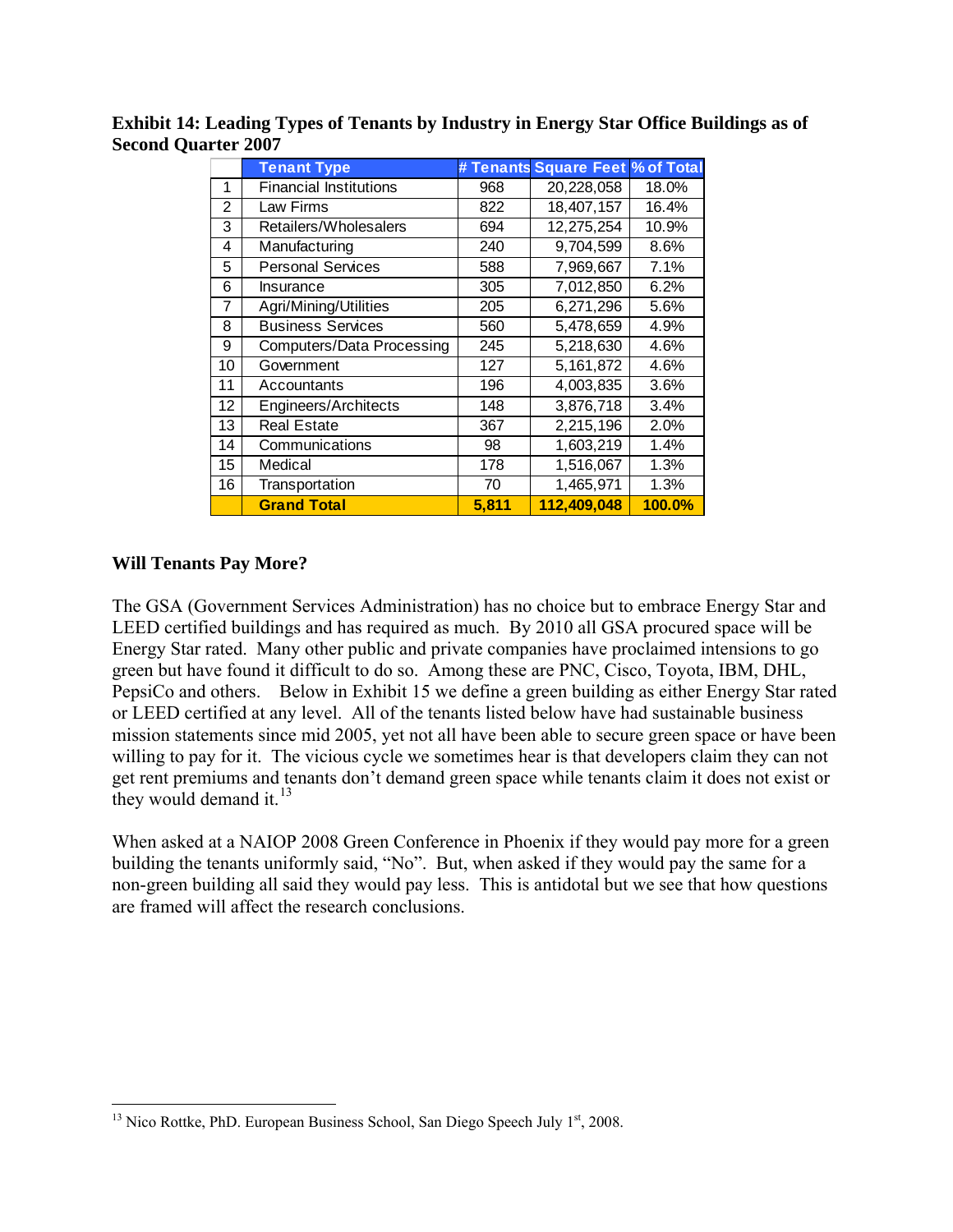**Exhibit 15: Tenants With Sustainable Business Goals and the Percentage of Green Building Deals from March 2006 through March 2008**

|                                             | <b>Green</b>             | <b>Green</b> | <b>Non Green</b> | <b>Non Green</b> | % Green   |
|---------------------------------------------|--------------------------|--------------|------------------|------------------|-----------|
| Tenant                                      | Leases                   | <b>SF</b>    | Leases           | <b>SF</b>        | <b>SF</b> |
| <b>CB Richard Ellis</b>                     | 13                       | 123,188      | 42               | 421,528          | 23%       |
| <b>Wells Fargo &amp; Co</b>                 | $\overline{9}$           | 69.378       | 66               | 844,821          | 8%        |
| <b>BHP Billiton</b>                         |                          | 454,381      | 0                | o                | 100%      |
| <b>Wachovia Corporation</b>                 | 6                        | 99,895       | 65               | 770,198          | 11%       |
| <b>U.S. General Services Administration</b> | 6                        | 345,469      | 50               | 2,691,310        | 11%       |
| The Travelers Companies, Inc.               | 6                        | 285,695      |                  | 43,103           | 87%       |
| <b>Goodrich Petroleum Corporation</b>       | $5\overline{a}$          | 8,031        | 0                |                  | 100%      |
| Citigroup, Inc.                             | 5 <sub>5</sub>           | 89,249       | 93               | 948,606          | 9%        |
| <b>Citizens Financial Group, Inc.</b>       | 5 <sup>1</sup>           | 112,746      | 17               | 119,248          | 49%       |
| <b>StatOil</b>                              | $\vert$                  | 124,798      | O                |                  | 100%      |
| <b>California Transplant Donor Network</b>  | 4                        | 21,512       | $\bf{0}$         |                  | 100%      |
| <b>County of Los Angeles</b>                | $\overline{4}$           | 78,978       | 6                | 106,888          | 42%       |
| <b>State of California</b>                  | $\vert$                  | 86,463       | 22               | 315,110          | 22%       |
| University of Southern California           | $\vert$                  | 39,757       | O                | O                | 100%      |
| <b>Principal Life Insurance Company</b>     | 4                        | 25,504       |                  | 56,713           | 31%       |
| <b>TGS-Nopec Geophysical Company, L.P.</b>  | 4                        | 35,211       | O                |                  | 100%      |
| <b>The Staubach Company</b>                 | $\overline{4}$           | 39,903       |                  | 149,119          | 21%       |
| <b>Pay By Touch</b>                         | $\overline{4}$           | 92,936       |                  | 23,984           | 79%       |
| <b>Liberty Mutual Group, Inc.</b>           | 4                        | 57,705       | 31               | 333,488          | 15%       |
| <b>Career Education Corporation</b>         | $\overline{\mathcal{A}}$ | 126,608      |                  | 87,130           | 59%       |
| Jones Lang LaSalle Americas, Inc.           | $\overline{4}$           | 24,259       | 14               | 142,769          | 15%       |

#### **Source: CoStar**

#### **Conclusions**

 $\overline{a}$ 

Green does pay off. As of 2008 there is such a shortage of green buildings available to those who demand green space that

Contrary to popular opinion, the green movement is not purely public sector-driven, although we do note a large number of cities now mandating LEED certification for certain sized buildings, usually 50,000 square feet and up by the year  $2012^{14}$  $2012^{14}$  $2012^{14}$ . Tenants like the EPA and others within the Federal government are important drivers but so is the typical public corporation today. T he more typical tenants asking for energy star ratings, LEED certification or high performance building features are private market-based firms. They may not admit to a willingness to pay more for green but they will pay less for non-green. We do not always find rent premiums for green buildings in all cities but there is on average a premium and in those cities where no rent differentials exist there is antidotal evidence of faster absorption.

Private developers are leading the way in accommodating this burgeoning demand. Some investors like CALPERS have recently announced efforts to increase their emphasis on green over the next several years. Several cities, like Boston, LA or San Francisco, have mandated LEED certification, while others, like Toronto, have provided incentives (i.e. rebates) for energy conservation methods. A great local incentive which costs cities very little but saves developers significant money is the promise of faster entitlement and permit reviews and or reduced permit

<span id="page-14-0"></span><sup>&</sup>lt;sup>14</sup> For example Los Angeles will require LEED certification by 2012 while San Francisco will require Gold LEED certification for office buildings of 50,000 square feet or more.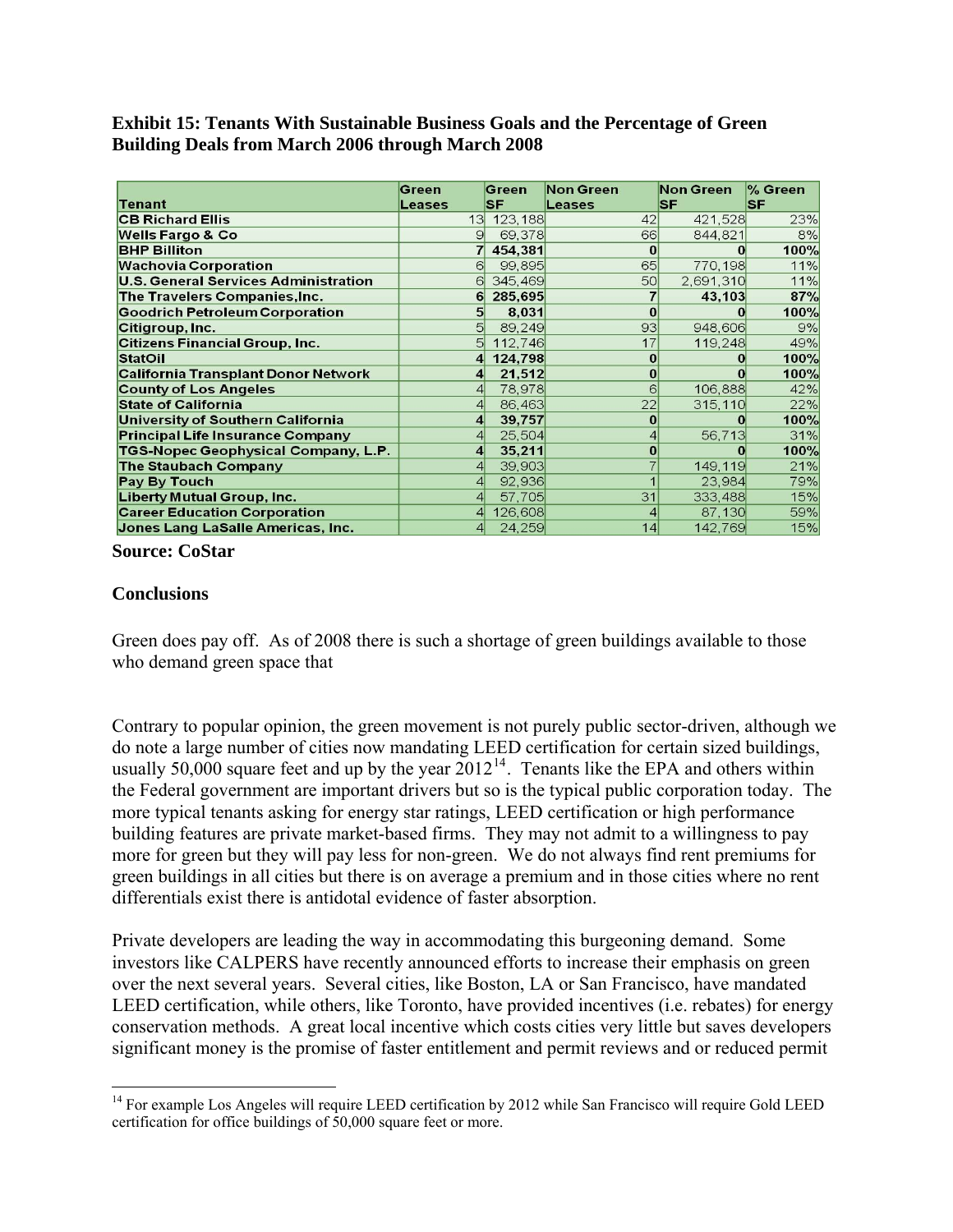fees or bonus densities.[15](#page-15-0) We need more studies on the best practices and this paper is intended in part as a call for more research. Among the research most needed are new measures and test of productivity changes as a function of the building type and amenities. We also need new measures for building efficiency in terms of reconfiguration as internal space needs change. None of the current measures as used in Europe or the US or Asia do a good job of capturing life cycle benefits not reconfiguration savings from more sustainable buildings.

Related to the is need for more research we provide the call for papers for a new monograph and potential journal on sustainable real estate sponsored by CoStar and managed by the American Real Estate Society in Appendix 3.

The real barriers to go green are mostly a lack of planning and developer education, a lack of knowledge about local vendors and resources or difficult local land use officials. Included in this are those who only work to improve business practices when competition forces them to do so— the "Who Moved My Cheese?" mentality."<sup>[16](#page-15-1)</sup> Culture plays a role as well and we observe more environmental leadership in Europe and even Asia. Still the USGBC has become a new world leader and standard bearer. As such we hope that LEED standards continue to evolve.

A common argument against going green is that tenants are unwilling to pay for it. Some green building owners decide not to bother with certification as the costs is seen and exceeding the benefit. We note that with the increasing reliance of cities on LEED certification systems and the USGBC it will likely take longer in the future to become certified with the back log that may occur. We also note that the process of becoming certified will change and could easily become more difficult over time. Those who are risk averse should consider going through the process before the scoring system changes and becomes more difficult.

There remain real economic barriers to progress. When property managers are paid extra administrative fees on passed through common area utility costs, they have fewer incentives to want to encourage energy savings. Also problematic are typical expense-pass-through net leases that do not balance out the increased rent necessary to support higher initial building and design costs with the gains that will supposedly accrue but cannot be guaranteed. Benefits from more flexible and adaptable buildings are finally starting to become known as well as energy savings. We are starting to find less skeptical tenants willing to believe claims of potential benefits. This is borne out by higher base rents. Still, many public companies are starting to initiate and support resource and energy conservation policies, and if they are serious, they should be willing to seek out more environmentally friendly buildings. We are now witnessing the evidence of such trends and those buildings that do not reflect more efficient operating abilities will become obsolete much faster.

What is needed most is market transparency and better information along with measurement standards that can be agreed upon domestically if not globally. LEED is a good start, but we

<u>.</u>

<span id="page-15-0"></span><sup>&</sup>lt;sup>15</sup> Costa Mesa, CA and others have adopted such incentives. See DSIRE, the Database of State Incentives for Renewables and Efficiency at<br>http://www.dsireusa.org/library/includes/incentiveupdated.cfm?&CurrentPageID=3&EE=1&RE=1

<span id="page-15-1"></span><sup>&</sup>lt;sup>16 "</sup>Who Moved My Cheese?" is the story by Spencer Johnson, 1998 Putnam Pub, where personalities of selfsatisfied mice were compared to those who wanted to manage risk and do research while ample food supplies existed.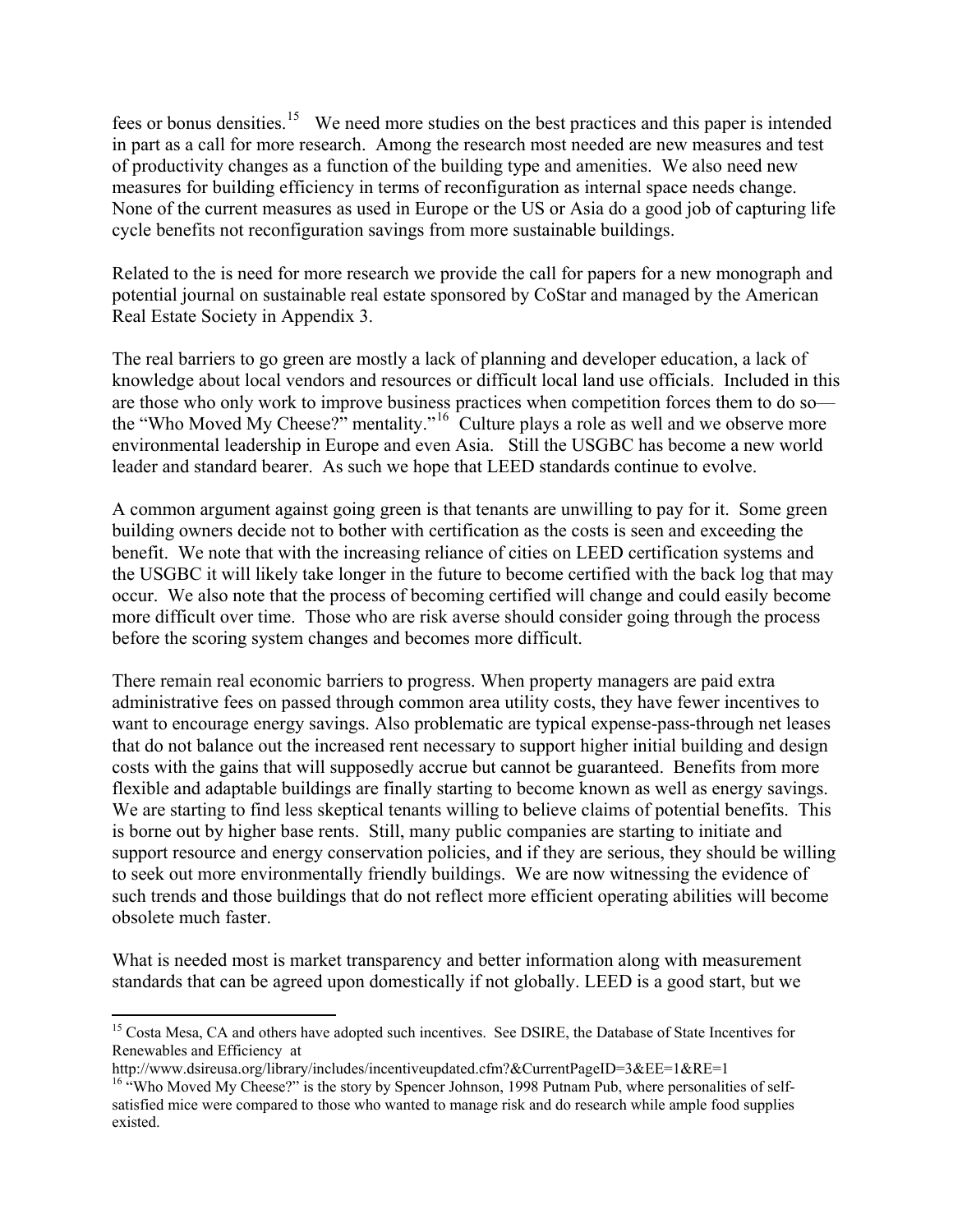need more specific ratings on energy consumption similar to what is used on refrigerators, washing machines and even for cars with respect to fuel consumption. After such ratings become known, they affect behaviors and values with more certainty. We need such a rating system for energy consumption along with systems that provide information on building adaptability and resource impact. For example, how easily the building parts can be recycled or how easily it can be re-configured for accommodating occupancy changes. Soon we may see large property owners with green self-sustaining solar-powered mixed use developments selling off carbon credits to others. Until then more research is needed.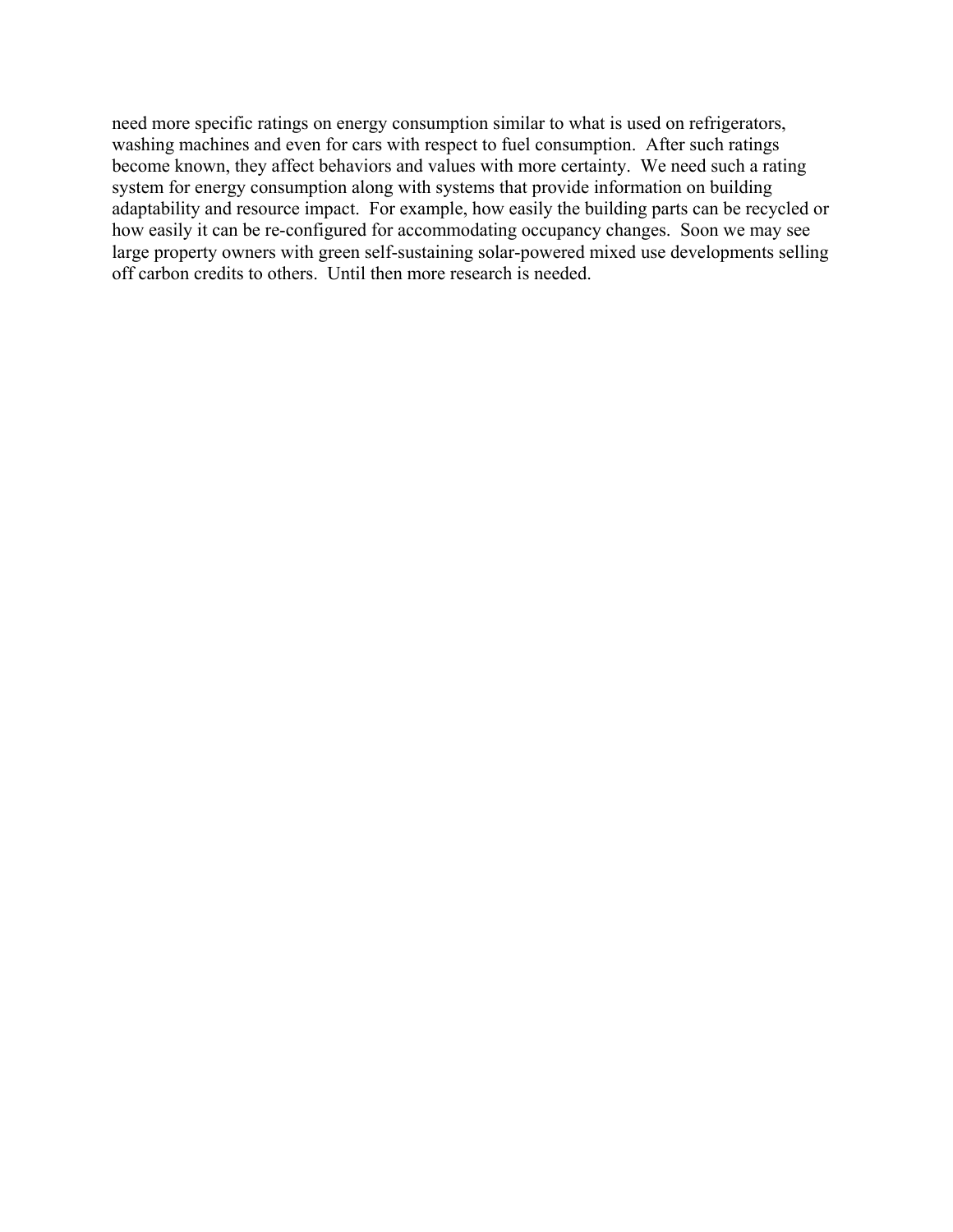#### **References**

Aardex Corporation **User Effective BuildingsTM** 207 page soft cover book, 2004

**Big and Green: Toward Sustainable Architecture in the 21<sup>st</sup> Century**, Edited by David Gissen, Princeton Architectural Press, New York, NY. 2002.

Eicholtz, Piet, Nils Kok, John Quigley "Doing Well By Doing Good? Green Office Buildings" Working Paper, Fisher Center for Real Estate and Urban Economics, UC Berkeley, April, 2008

Ellison, L., Sayce, S. and Smith, J. "Socially Responsible Property Investment: Quantifying the Relationship between Sustainability and Investment Property Worth", *Journal of Property Research,* 2007, 24, 3, 191-219.

Fuerst, Franz and Patrick McAllister, "Pricing Sustainability: An Empirical Investigation of the Value Impacts of Green Building Certification" working paper presented at ARES, April, 2008. Email contact author at  $\overline{f}$ . fuerst@rdg.ac.uk

"Green Review" by Building Design and Construction, November 2006 white paper.

Jackson, Jerry, "Increasing Commercial Real Estate Returns With Energy Risk Management". working paper presented at ARES, April, 2008. Contact author at [jerryjackson@tamu.edu](mailto:jerryjackson@tamu.edu)

Kats, Greg "The Costs and Benefits of Green" A Report to California's Sustainable Building Task Force, Capital E Analytics, October 2003 and then in ppt form 2007.

Kohlhepp, Dan, "The Greening of One Potomac Yard" 2006, ppt file. Crescent Resources LLC. Crescent Resources is the Master Developer of Potomac Yard, a 300 acre redevelopment of the former Richmond Fredericksburg and Potomac rail yard in Arlington and Alexandria, VA. This project includes 4.5 million square feet of office space, 3000 residential units and 200,000 square feet of retail space, 1250 hotel rooms and 92.4 acres of open or park space.

Longdon, David "Costs of Green Revisited" July 2007 monograph. See <http://www.davislangdon.com/USA/>

Muldavin, Scott, "A Strategic Response to Sustainable Property Investing" PREA Quarterly, Summer, 2007, pp. 33-37. Scott Muldavin is the founder of the Green Building Finance Consortium, See [www.muldavin.com](http://www.muldavin.com/)

Metropolis Magazine "The Green Leap Forward" October, 2007.

RICS "Green Value; Growing Assets" London, UK. (2005)

Scheer, Roddy and Randy Woods "Is There Green in Going Green?" SBM, April 2007.

"Surveying Sustainability: A Short Guide for the Property Professional" by RICS, GLEEDS, and the Forum for the Future printed by Newnorth Printers, June, 2007.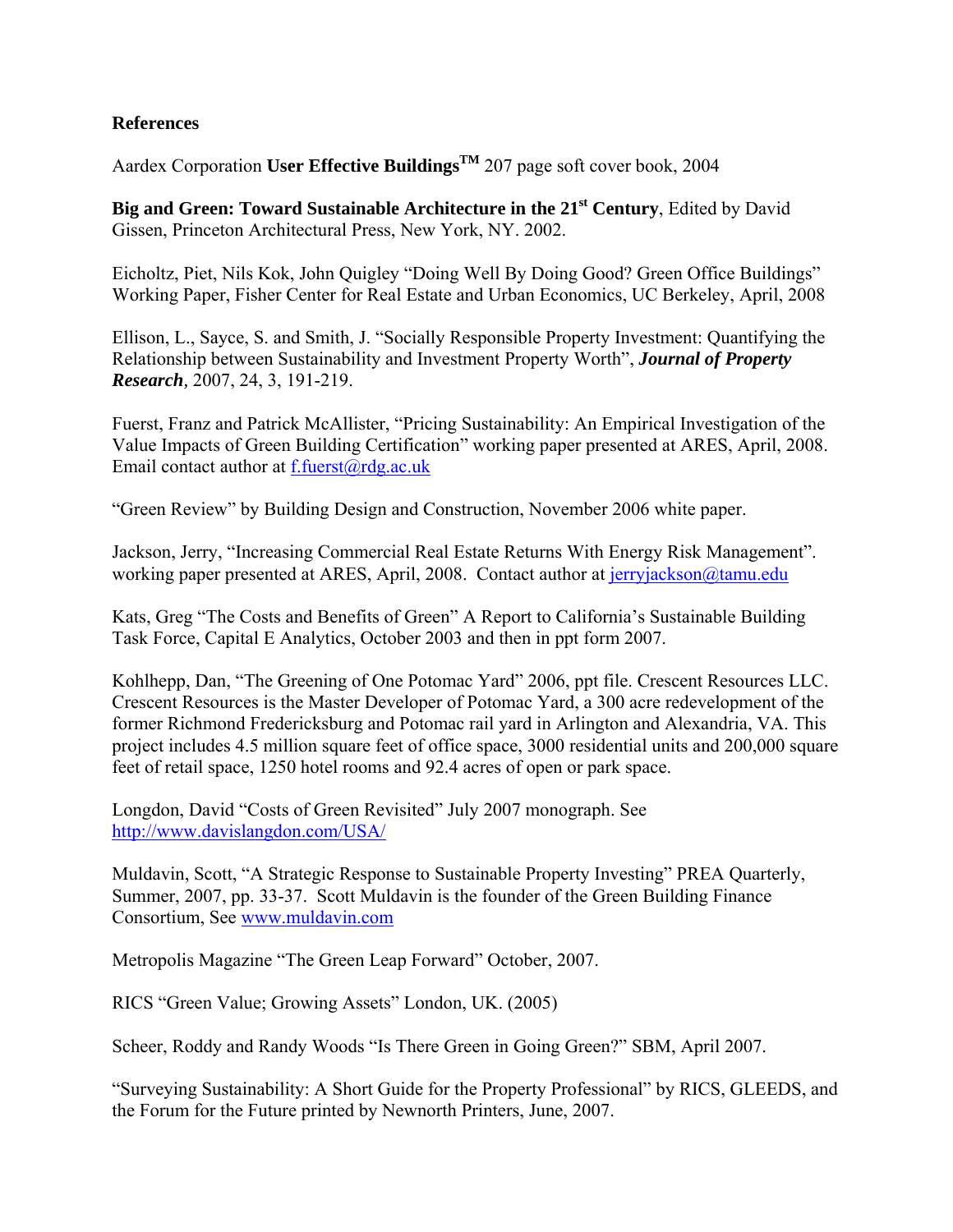**The Costs and Benefits of High Performance Buildings: Lessons Learned**, Produced by Earth Day, New York, 2007.

Yudelson, Jerry *The Green Building Revolution*, US Green Building Council, 2008.

Yudelson, Jerry "Green Building Incentives That Work: A Closer Look at How Local Governments Are Incentivizing Green Development", for NAIOP Research Foundation, Nov. 2007.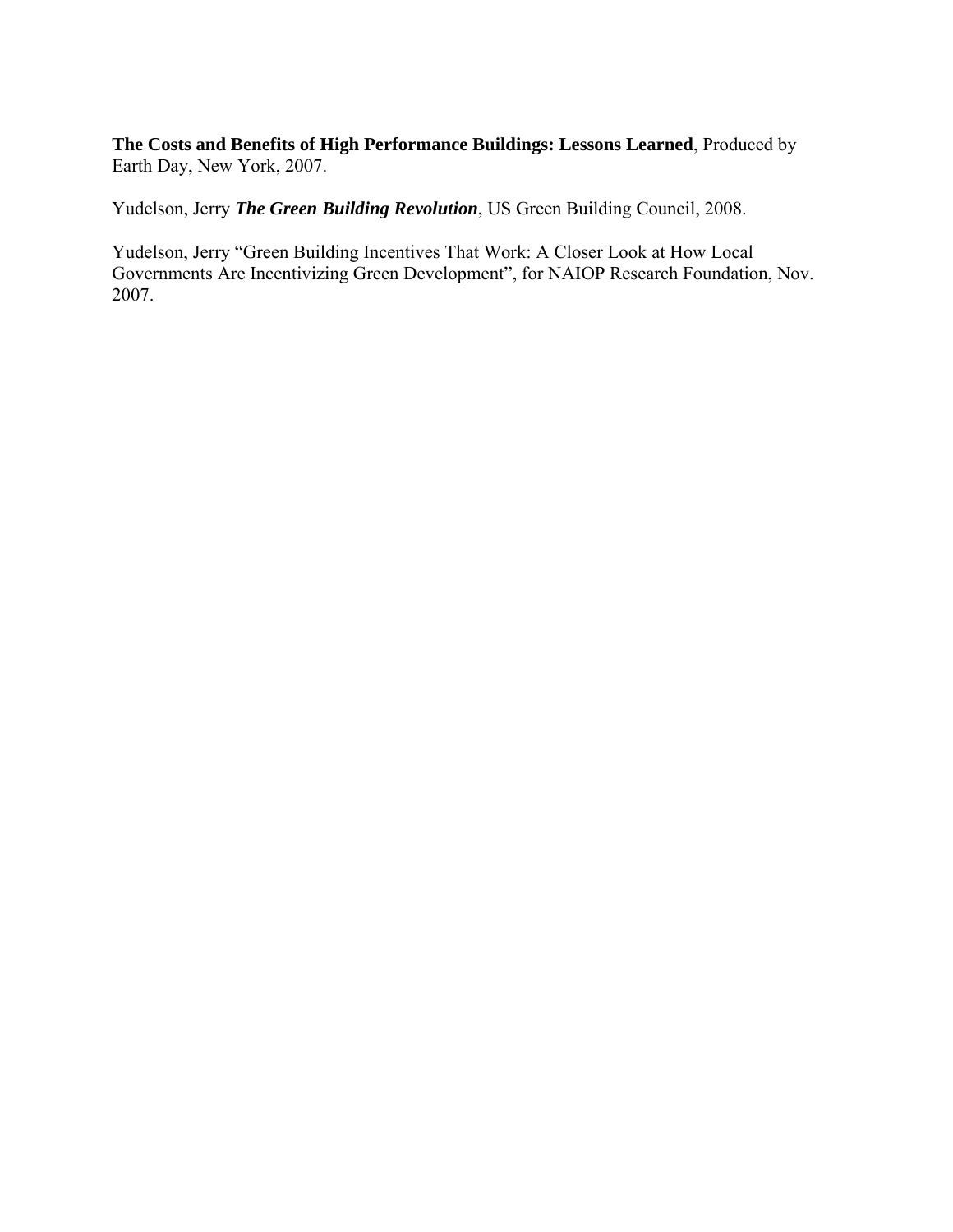#### **Appendix 1: Defining Green, Sustainable, Intelligent and Secure Buildings**

**BREEAM:** Started in the UK. BREEAM Buildings can be used to assess the environmental performance of **any** type of building (new and existing). Standard versions exist for common building types and less common building types can be assessed against tailored criteria under the Bespoke BREEAM version. Buildings outside the UK can also be assessed using BREEAM International. For example, there are BREEAM assessment methods for schools, industrial buildings, retail buildings, homes, offices, prisons and much more. See http://www.breeam.org/index.jsp

**CABA**: Continental Automated Buildings Association, based in Ottawa, Canada. CABA is a not-for-profit industry association that promotes advanced technologies for the automation of homes and buildings in North America. CABA encourages the development, promotion, pursuit and understanding of integrated systems and automation in homes and buildings.

**CASBEE:** To be nationally authorized in Japan, a cooperative academic, industrial and governmental project has been to establish a new system called the Comprehensive Assessment System for Building Environmental Efficiency (CASBEE). See http://www.ibec.or.jp/CASBEE/english/index.htm

**Green:** A term applied to practically everything in which energy savings and resources are conserved or re-used. More specifically, it is related to the LEED rating provided by the U.S. Green Building Council (USGBC) or the "Energy Star" rating provided by the U.S. Environmental Protection Agency (EPA). Many other measurements of green exist around the world, but none measure building productivity as of 2008.

**Green Globe:** The Green Globes system is a building environmental design and management tool. It delivers an online assessment protocol, rating system and guidance for green building design, operation and management. The genesis of the system was the Building Research Establishment's Environmental Assessment Method (BREEAM. The Green Globes system is used in Canada and the USA. In the USA, Green Globes is owned and operated by the Green Building Initiative (GBI). In Canada, the version for existing buildings is owned and operated by BOMA Canada under the brand name 'Go Green' (Visez vert). The Green Globes system has also been used by the Continental Association for Building Automation (CABA) to power a building intelligence tool, called Building Intelligence Quotient ( BiQ). In 2004, Green Globes for Existing Buildings was adopted by the Building Owners and Manufacturers Association of Canada (BOMA), where it operates under the name Go Green Plus. In addition, the Green Building Initiative (GBI) acquired the rights to distribute Green Globes in the United States. In 2005, GBI became the first green building organization to be accredited as a standards developer by the American National Standards Institute (ANSI), and began the process of establishing Green Globes as an official ANSI standard. The GBI ANSI technical committee was formed in early 2006. **See http://www.greenglobes.com/** 

**Green Star:** Started by the Green Building Council of Australia in 2002, the GBCA is a national, not-for-profit organization that is committed to developing a sustainable property industry for Australia by encouraging the adoption of green building practices. It is uniquely supported by both industry and governments across the country. Its key objectives are to drive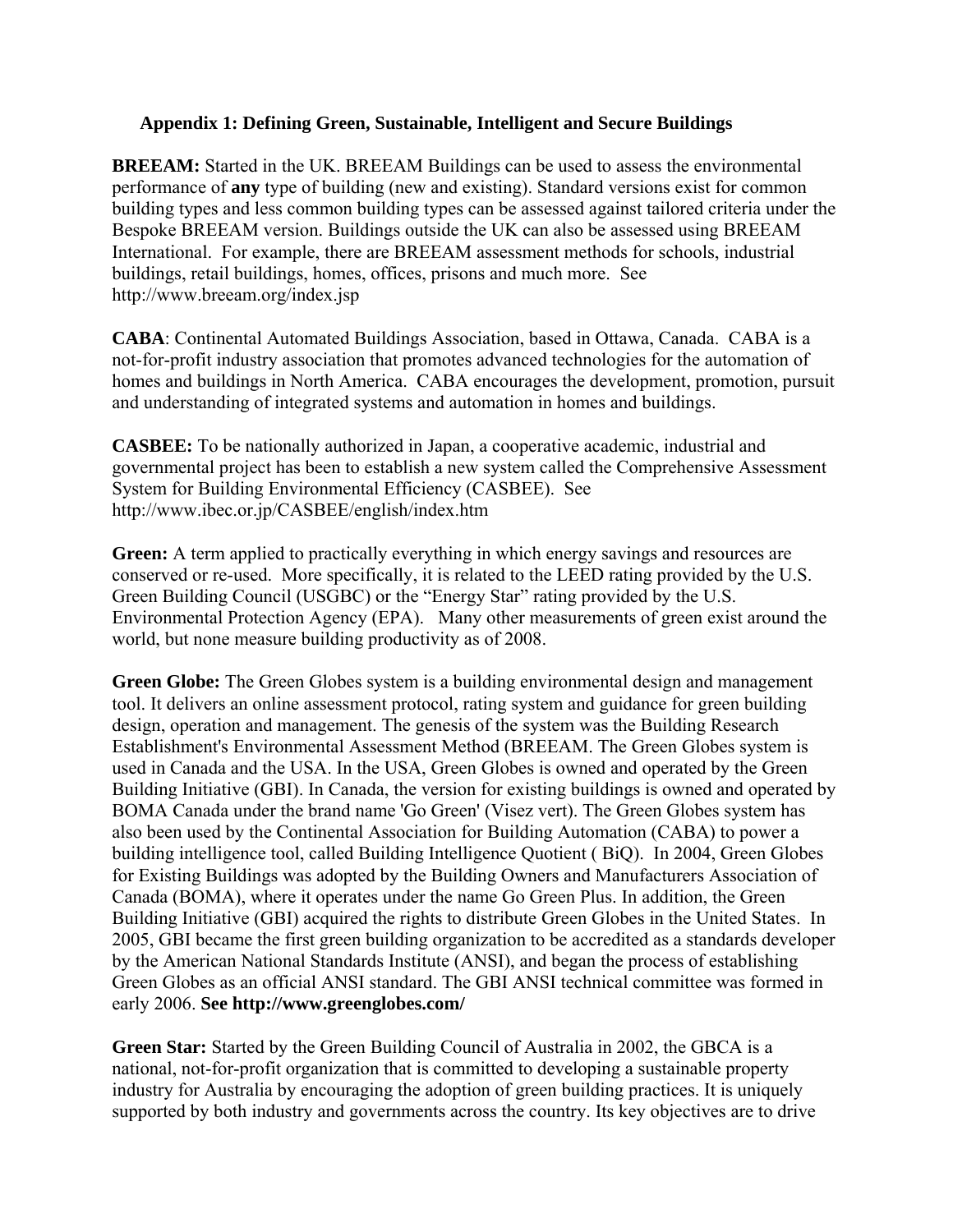the transition of the Australian property industry towards sustainability by promoting green building programs, technologies, design practices and operations as well as the integration of green building initiatives into mainstream design, construction and operation of buildings. See http://www.gbca.org.au/

**Energy Star:** In 1992, the U.S. Environmental Protection Agency (EPA) introduced Energy Star as a voluntary labeling program designed to identify and promote energy-efficient products to reduce greenhouse gas emissions. A few years ago, the EPA extended the label to cover new homes and commercial and industrial buildings. Those rated as among the most 25% energy efficient are given the Energy Star rating. Over time, this rating should become more difficult to achieve since it is a relative score as opposed to an absolute score like the LEED ratings.

**LEED:** LEED is a product of the U.S. Green Building Council. It stands for Leadership in Energy and Environmental Design and applies to the design, building materials used and operation of the building. Points are awarded for sustainability, water efficiency, energy and atmosphere, materials and resources, indoor environmental quality and design innovation. It is intended as a hurdle that only 25% of existing buildings will pass at the certified level with little additional cost. Higher point scores can result in Silver, Gold and Platinum ratings. Over time, LEED point systems will be revised. Categories that can achieve ratings include new construction, existing buildings, commercial interiors, core and shell, homes or even neighborhood developments.

**Sustainable:** A system that on a "net" basis does not deplete resources. With respect to sustainable development, the focus includes all those elements common to green buildings, as well as sites that are sustainable with indigenous plantscaping, capturing "gray" water that has been used and rainwater, and designed to minimize transport costs. Mixed-use developments where people can work, live, go to school and play are a natural extension of sustainable development. Two good examples are Stapleton, Colo. (See <http://www.stapletondenver.com/>) and Birkdale Village, in north Charlotte, N.C. (See [http://www.birkdalevillage.net/welcome.htm\)](http://www.birkdalevillage.net/welcome.htm)

**Intelligent:** The term for an adaptable building that is likely green and also easy to retrofit or remodel for changing internal configurations and uses (also known as a **High Performance Building)**. Such buildings have longer economic lives and cost much less to occupy. Typical elements of an intelligent building are modular floor units, removable walls, under floor venting and wiring for phones and data, motion sensor cameras and much more all on whips that are easy to re-configure. Back-up systems may include several sources of power and generators with battery back-ups and safe air/water storage systems. An example of an intelligent building would be ABN AMRO in Chicago (See<http://www.hines.com/property/detail.aspx?id=156> or [http://www.buildings.com/articles/detail.aspx?contentID=2128.](http://www.buildings.com/articles/detail.aspx?contentID=2128) See also <http://www.intelligentbuildingstoday.com/>and [http://www.caba.org/index.html.](http://www.caba.org/index.html))

**Secure Buildings:** After Sept. 11, 2001, a number of new security measures came to be in many buildings. Some of these features include access control for visitors and maintenance staff. Other features include surveillance, back-up power, air, water and emergency plans. Secure buildings have several redundant systems. Secure buildings may be intelligent, but are not always green.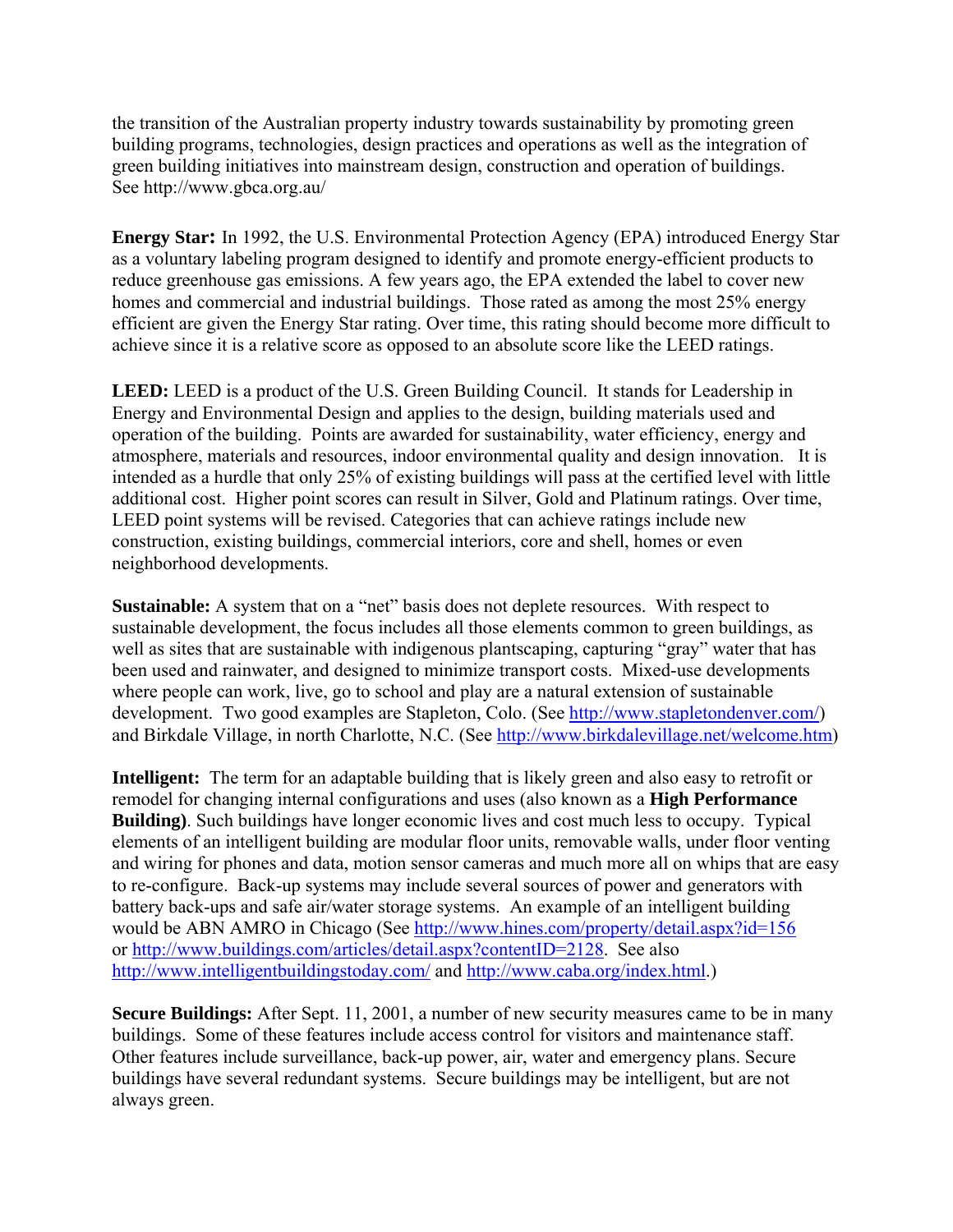**USGBC:** The U.S. Green Building Council (USGBC) is a non-profit composed of leaders from every sector of the building industry working to promote buildings that are environmentally responsible, profitable and healthy places to live and work. More than 11,000 member organizations and 75 regional chapters are united to advance the mission of transforming the building industry to sustainability. **(**See [http://www.usgbc.org/\)](http://www.usgbc.org/)